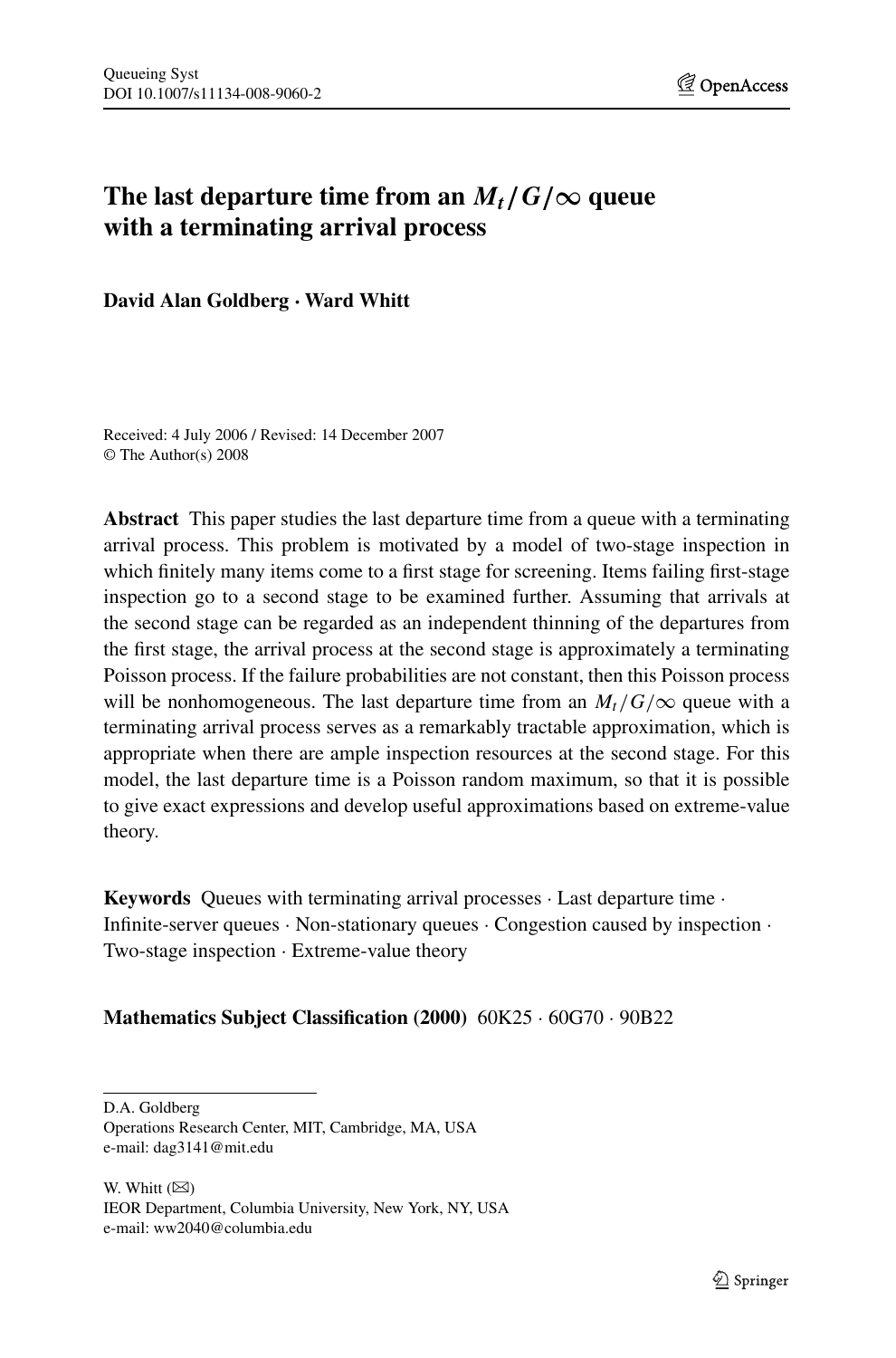## **1 Introduction**

In this paper we introduce what we believe is a new class of queueing problems: determining the probability distribution for the last departure time from a queue with a terminating arrival process. This problem arises from a model of two-stage inspection. It is assumed that there are *n* items to be inspected, and that these items begin arriving to be inspected at time 0. There are two stages of inspection, with preliminary screening done at the first stage and a more careful inspection done at the second stage for items "failing" inspection at the first stage. Outcomes of successive first-stage inspections (passing or failing) are regarded as independent and identically distributed (i.i.d.) Bernoulli random variables with probability *p* of failure. There may be multiple inspectors (servers) at each stage, working in parallel. The inspection times are i.i.d. random variables at each stage, with distributions depending on the stage. Thus the two-stage inspection process can be directly modelled as an acyclic open network of two multi-server queues, with Markovian routing for departures from the first queue, some exiting while others move on to the second queue.

For the model to be developed here, we assume that the arrival process to the first stage is sufficiently rapid relative to the service rate there that, from the perspective of the second stage, we can assume that the entire batch of *n* items arrives at the first stage at time 0. We also assume that the first-stage inspection process is a relatively routine process, nearly deterministic in nature. Let the first-stage inspection time have mean *d* and low variability. Let there be *m* servers working in parallel at stage 1. Then the time that all items finish first-stage inspection is approximately the deterministic time  $\tau \equiv nd/m$ . Under those assumptions, the total arrival process for second-stage inspection can thus be regarded as being a *terminating arrival process*, operating over the finite time interval [0,  $\tau$ ]. We are interested in the last departure time from the second stage, because that is when the second stage of inspection will be finished.

If  $p$  is relatively small and  $n$  is relatively large, then the arrival process at the second stage can be regarded as approximately a Poisson process with constant arrival rate  $\lambda = pm/d$ , operating over the finite time interval [0, nd/m]. With *s* secondstage servers operating in parallel, we can regard the second-stage inspection as approximately a standard  $M/G/s$  queue with arrival rate  $\lambda = pm/d$ , where the arrival process is turned off at time  $\tau = nd/m$ .

We were motivated by a mathematical model for inspecting shipping containers developed by Wein et al. [[13\]](#page-27-0). Their model is quite elaborate, addressing a wide range of important issues. As a consequence, each specific issue—such as the congestion caused by the inspection scheme—had to depend on relatively simple sub-models. In particular, in [[13\]](#page-27-0) the extra delay at the second stage of congestion was modelled approximately as the steady-state sojourn time in the *M/G/s* model. The idea is that the system could be regarded as being in steady state when the last container comes to the second stage of inspection. The remaining time for that container to finish the second stage of inspection after the first-stage congestion is complete should thus be conservatively approximated by the steady-state sojourn time at the second stage. Our analysis here stems from the observation that, with multiple second-stage inspection devices, inspections need not be completed in order of arrival, causing the expected remaining time until the last completed inspection actually to be larger than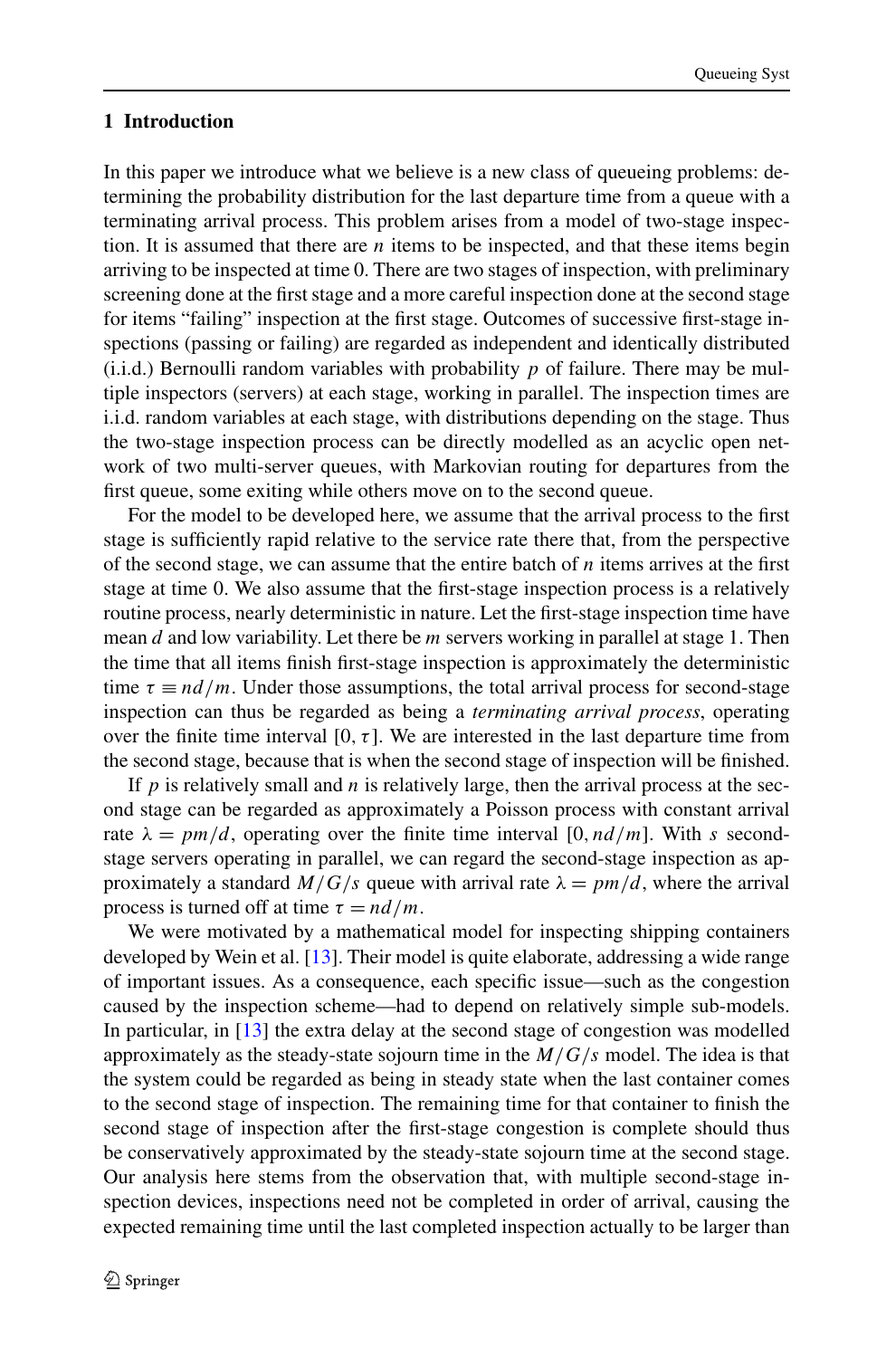the expected steady-state sojourn time of the last arrival. Our analysis focuses on that phenomenon. We analyze the shipping-container application further in [\[4](#page-27-0)].

So far, the arrival process at the second stage is homogeneous, but there are two compelling reasons for letting the arrival process be nonhomogeneous. First, we may be able to classify the items prior to inspection in a way that produces approximately independent failures, but with varying failure probabilities. If so, it should be possible to reduce the expected last departure time from second-stage inspection by inspecting the items that are more likely to fail first-stage inspection earlier in the inspection process at the first stage. To specify the arrival-rate function at the second stage, suppose that the  $k^{\text{th}}$  item to be inspected at stage 1 has failure probability  $p_k$ . Assuming that these failure probabilities are all relatively small, the arrival process to the second station is approximately a nonhomogeneous Poisson process with arrival-rate function

$$
\lambda(t) = \frac{m}{d} p_{\lfloor (mt/d) + 1 \rfloor} = \frac{p_k m}{d} \quad \text{for } \frac{(k-1)d}{m} \le t < \frac{kd}{m}, \quad 1 \le k \le n,\tag{1.1}
$$

where  $\lfloor x \rfloor$  is the greatest integer less than or equal to *x*. Given (1.1), we have total arrival rate

$$
\int_0^{\tau} \lambda(t) dt = \sum_{k=1}^n \left( \frac{p_k m}{d} \right) \left( \frac{d}{m} \right) = \sum_{k=1}^n p_k.
$$
 (1.2)

Another way to get a nonhomogeneous arrival process at the second stage is to have multiple groups of items undergoing inspection, at different times. For example, suppose that two sets of items arrive to go through this two-stage inspection process. Let  $n_1$  items arrive at one first-stage inspection station with  $m_1$  servers at time  $t_1$ , while  $n_2$  items arrive at a second first-stage inspection station with  $m_2$ servers at time  $t_2$ . Let the first-stage inspection times at the two stations have means  $d_1$  and  $d_2$  and low variability. Let the first-stage failure probabilities be constant for each group, being  $p_1$  and  $p_2$ , respectively. Let all items failing congestion from both groups proceed to a common second-stage inspection. Group *i* produces a Poisson arrival process at the second stage with rate  $\lambda_i = p_i m_i / d_i$ , operating over the finite interval  $[t_1, t_1 + n_1d_1]$ , but at rate 0 for all other times. Then the second stage can be regarded as an  $M_t/G/s$  queue with nonhomogeneous Poisson arrival process, having a piecewise-constant arrival-rate function equal to the sum of the two component arrival-rate functions.

Unfortunately, the distribution of the last departure time in an  $M_t/G/s$  queue is quite complicated, even with a homogeneous Poisson arrival process. However, we observe that great simplification occurs if we can consider either of the two extremes:  $s = 1$  or  $s = \infty$ . First, when  $s = 1$ , the remaining time  $T<sub>\tau</sub>$  after  $\tau$  until the last departure time coincides with the workload (or virtual waiting time) at time  $\tau$ , provided that it is positive, which is the case we are concerned with. The transient workload distribution is still somewhat complicated, but there are established methods for calculating its distribution [[2\]](#page-27-0). Since the algorithm in [\[2](#page-27-0)] is for a piecewise-constant arrival-rate function, it is ideally suited for the multiple-group inspection just mentioned.

This paper is devoted to the other idealized case:  $s = \infty$ . The  $M_t/G/\infty$  queue with a terminating arrival process is appropriate when there are ample inspecting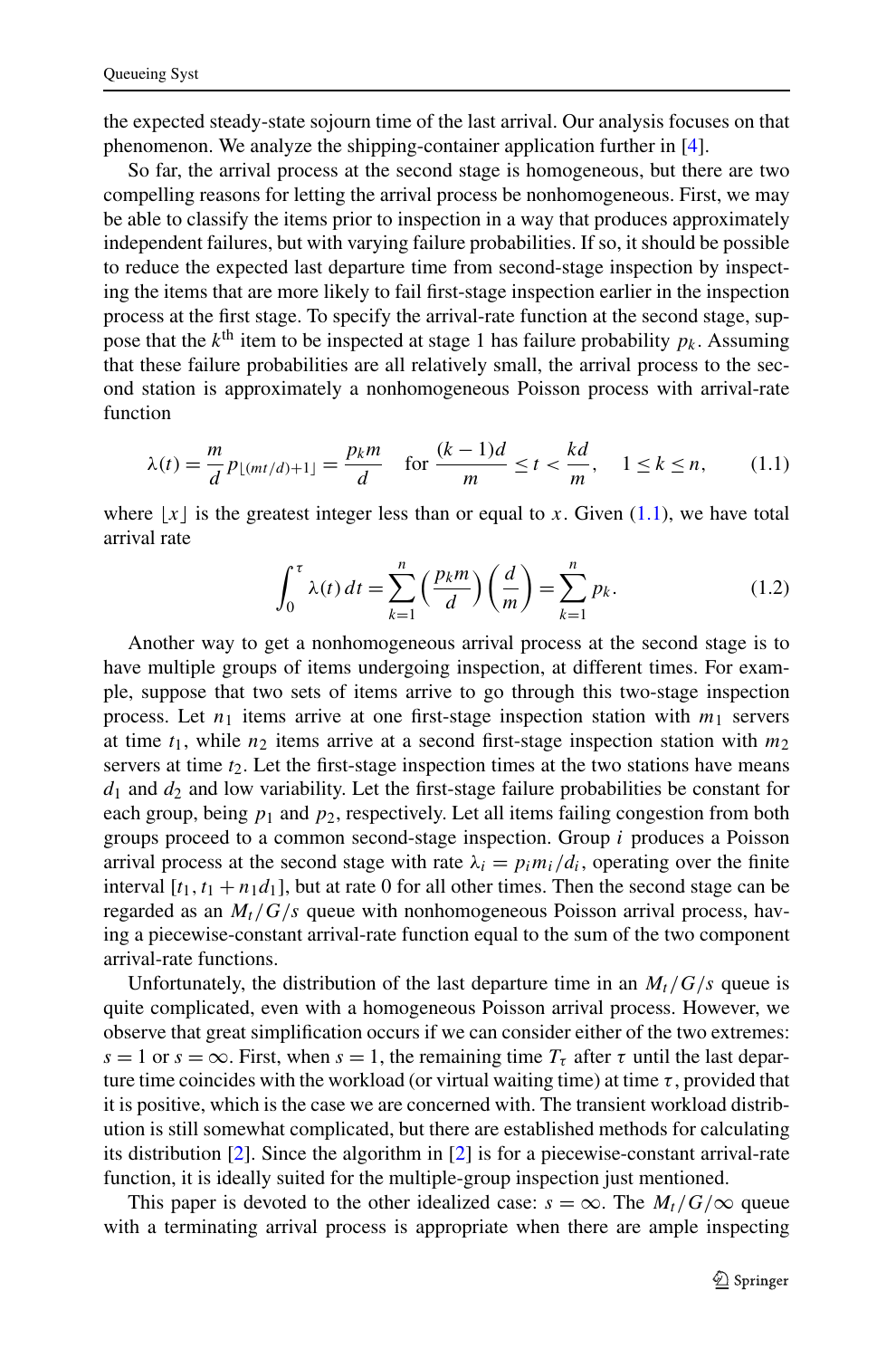<span id="page-3-0"></span>resources at the second station. Equivalently, the approximation is appropriate when the dominant portion of the time items spend at the second stage is the inspection time itself, rather than any waiting required before inspection can begin.

Here is how this paper is organized: In Sect. 2 we show that the remaining time *Tτ* until the last departure after *τ* can be represented as the maximum of a Poisson random number of i.i.d. random variables, and so is remarkably tractable, allowing us to apply results from extreme-value theory [\[6](#page-27-0)]. We give explicit expressions for the distribution of  $T<sub>\tau</sub>$  and its quantiles and moments. The distribution simplifies when the Poisson arrival process is homogeneous and when the service-time distribution is exponential or a finite mixture of exponentials.

Thereafter we focus on approximations, again drawing heavily on extremevalue theory. In Sect. [3](#page-6-0) we develop approximations for transient distributions for two classes of service-time distributions: (i) those with a pure-exponential tail and (ii) those with a power tail. In Sect. [4](#page-11-0) we develop associated approximations for the case in which  $\tau$  is sufficiently large that the queue can be regarded as being approximately in steady state at time  $\tau$ . We show that the transient behavior is often well approximated by the steady-state behavior in the exponential-tail case, provided that  $\tau$  is not too small, but we identify difficulties in the power-tail case. These difficulties arise in the power-tail case because the order of two iterated limits matters. We propose ways to resolve this power-tail problem.

In Sect. [5](#page-18-0) we evaluate the approximations by comparing with exact values of the mean, variance and several quantiles of the distribution of  $T<sub>\tau</sub>$  for several servicetime distributions, obtained from numerical calculations based on Sect. 2. Finally, in Sect. [6](#page-25-0) we draw conclusions. Additional numerical comparisons are contained in [[8\]](#page-27-0).

#### **2 The remaining time until the last departure**

Henceforth we consider an  $M_t/G/\infty$  queue with a terminating arrival process. The service times are i.i.d. random variables distributed according to a random variable *S* with cumulative distribution function (cdf) *G*. The arrival-rate function  $\lambda \equiv \{\lambda(t):$  $0 \le t \le \tau$  is integrable. Let *D* be the last departure time. We want to determine the distribution of  $T \equiv T_\tau \equiv (D - \tau)^+$ , the remaining time after  $\tau$  until the last departure.

As reviewed in [[5\]](#page-27-0), the number in system at the arrival-process terminating time *τ* has a Poisson distribution with mean

$$
\nu_{\tau} = \int_0^{\tau} \lambda(u) G^c(\tau - u) du, \qquad (2.1)
$$

where  $G<sup>c</sup>(t) \equiv 1 - G(t)$ . Moreover, there is a Poisson-random-measure representation discussed in the proof of Theorem 1 of [[5\]](#page-27-0) that enables us to calculate the conditional distribution of the remaining service times at time  $\tau$ , given any number of customers still in service. By applying theorems about Poisson random measures; e.g., see Theorems 2.3–2.5 of [[11\]](#page-27-0), we obtain the following generalization of the well-known property for the stationary  $M/G/\infty$  system; see p. 161 of Takács [\[12](#page-27-0)]: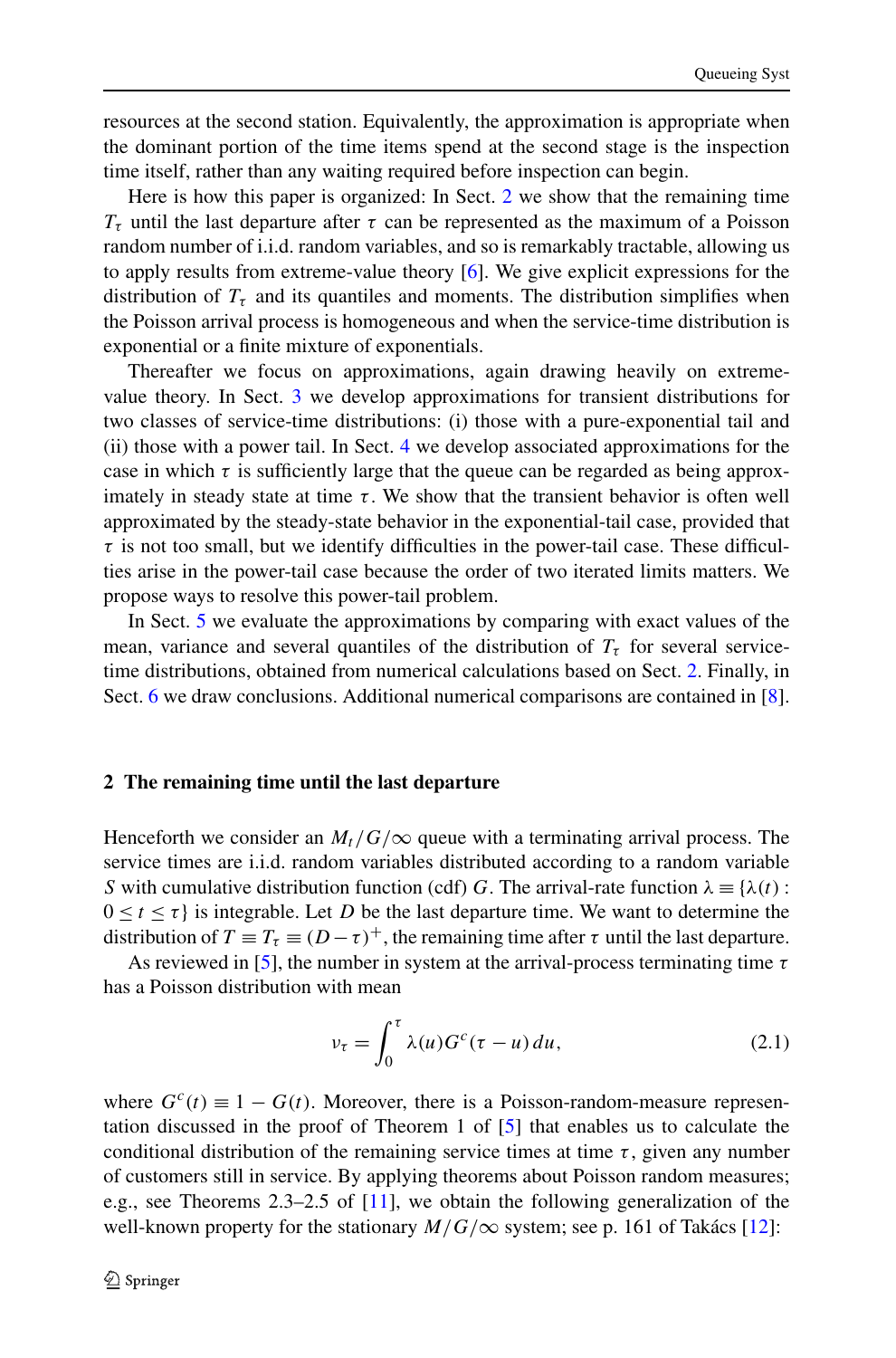<span id="page-4-0"></span>**Theorem 2.1** (Remaining service times) *Conditional on there being n customers in service at time τ* , *the remaining service times of those customers are i*.*i*.*d*., *each distributed as a random variable*  $X<sub>\tau</sub>$  *with ccdf* 

$$
G_{\tau}^{c}(x) \equiv P(X_{\tau} > x) \equiv \frac{1}{\nu_{\tau}} \int_{0}^{\tau} \lambda(u) G^{c}(\tau + x - u) du, \qquad (2.2)
$$

*where*  $v_{\tau}$  *is the mean in* ([2.1](#page-3-0)).

To characterize the distribution of *T*, let  $\{X_n : n \geq 1\}$  be a sequence of i.i.d. random variables, each distributed as a random variable  $X \equiv X_\tau$  having cdf  $G_\tau$ . Let  $M_n \equiv \max\{X_1, \ldots, X_n\}, n \geq 1$ ; it has cdf  $P(M_n \leq x) = G_\tau(x)^n$ . Let  $N \equiv N_\tau$  be a random variable independent of  $\{X_n : n \geq 1\}$  with a Poisson distribution having mean *ντ* . Then

$$
T \stackrel{\text{d}}{=} M_N. \tag{2.3}
$$

That structure allows us to obtain a simple explicit expression for the distribution of *T* in terms of  $v_\tau$  in ([2.1](#page-3-0)) and  $G_\tau$  in (2.2). See Embrechts et al. [\[6](#page-27-0)] for background on extreme-value theory; see Sect. 4.3 and Example 5.3.5 there for the case of random indices.

When  $\lambda(t) = \lambda$ , it is convenient to work with the classical *stationary-excess cdf* 

$$
G_e(x) \equiv \frac{1}{E[S]} \int_0^x G^c(u) \, du;\tag{2.4}
$$

e.g., p. 432 of [[10\]](#page-27-0). Let  $S_e$  be a random variable with cdf  $G_e$ . It is well known that  $E[S_e^k] = E[S^{k+1}]/(k+1)E[S].$ 

For any random variable *Y* with a continuous cdf, let its quantile function be *qy* ≡ *qy*(*x*) such that  $P(Y \le q_Y(x)) = x$ . We write  $f(x) \sim g(x)$  as  $x \to \infty$  when  $f(x)/g(x) \to 1$  as  $x \to \infty$ .

**Theorem 2.2** (The cdf of *T*) (a) *For any*  $x > 0$ ,

$$
P(T \le x) = e^{-\nu_{\tau} G_{\tau}^{c}(x)},
$$
\n(2.5)

*where*  $v_{\tau}$  *and*  $G_{\tau}^{c}$  *are given in* ([2.1](#page-3-0)) *and* (2.2). As a consequence,  $P(T > x) \sim$  $\nu_{\tau} G_{\tau}^{c}(x)$  *as*  $x \to \infty$  *and* 

$$
q_T(x) = q_{X_\tau} \left( 1 - \frac{\log(1/x)}{\nu_\tau} \right), \quad e^{-\nu_\tau} < x < 1. \tag{2.6}
$$

(b) *If*, *in addition*,  $\lambda(t) = \lambda$  *for*  $t \ge 0$ , *then*  $\nu_{\tau} = \lambda E[S]G_e(\tau)$ ,  $G_{\tau}^c(x) =$  $[G_e(\tau + x) - G_e(x)]/G_e(\tau)$  *and* 

$$
P(T \le x) = e^{-\lambda E[S](G_e^c(x) - G_e^c(\tau + x))}.
$$
\n(2.7)

 $\mathcal{D}$  Springer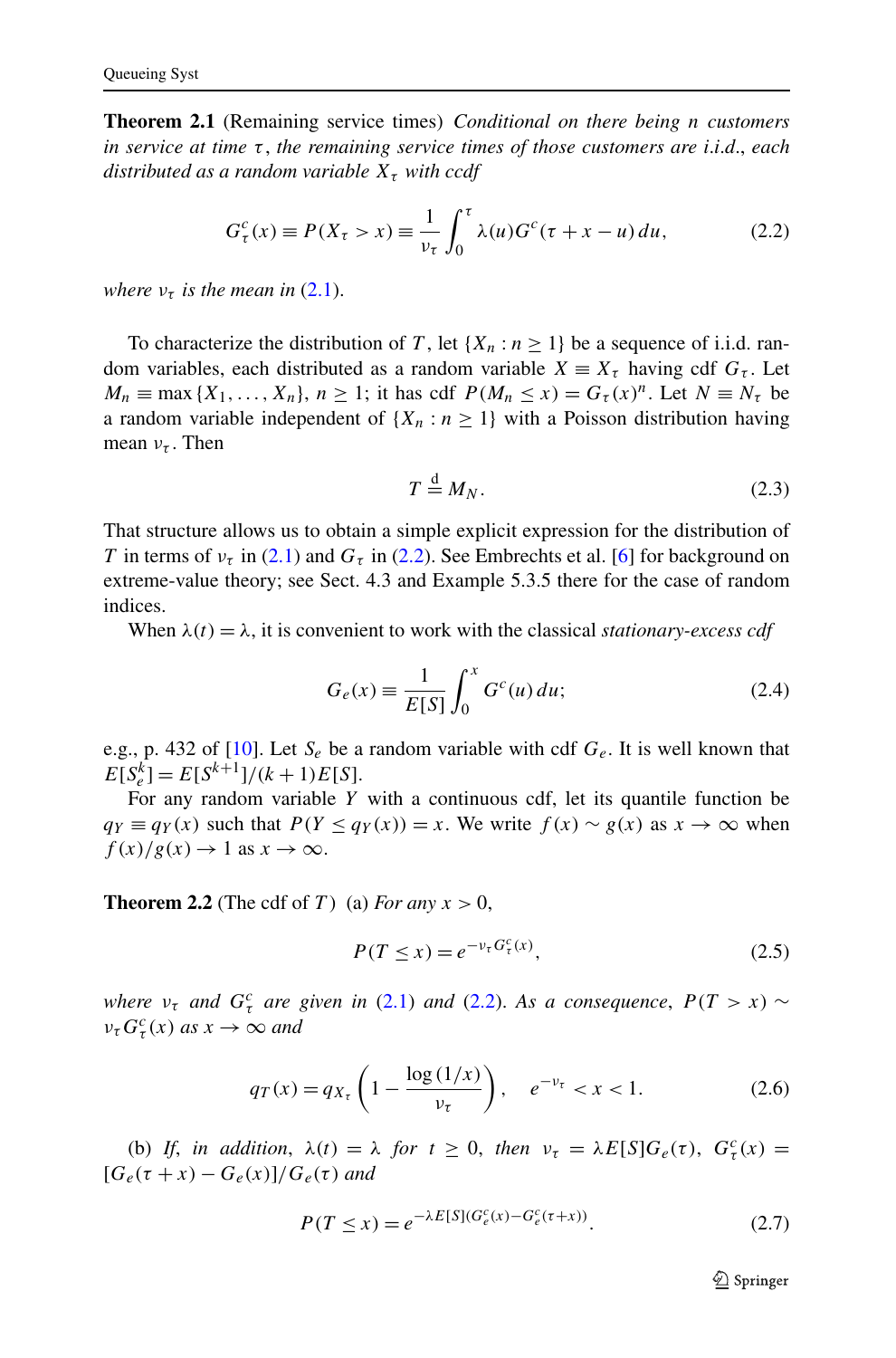<span id="page-5-0"></span>*Proof* Conditioning and unconditioning on *N*, we obtain

$$
P(T \le x) = \sum_{n=0}^{\infty} \frac{e^{-\nu_{\tau}} \nu_{\tau}^{n}}{n!} G_{\tau}(x)^{n} = e^{-\nu_{\tau} G_{\tau}^{c}(x)}.
$$
 (2.8)

The limit for *P*(*T* > *x*) uses  $e^{-x} = 1 - x + x^2/2 + o(x^2)$  as  $x \to 0$ .  $\Box$ 

We can calculate moments by combining  $(2.5)$  or  $(2.7)$  $(2.7)$  with the classical formula  $E[T^{j}] = \int_{0}^{\infty} jx^{j-1}P(T > x) dx$ . The distribution of *T* has a remarkably simple form when the arrival rate is constant and *G* is exponential. Indeed, then *T* has exactly a Gumbel distribution, restricted to the positive halfline. Let *W* be a random variable with the (standard) *Gumbel distribution*, i.e.,

$$
P(W \le x) \equiv \exp\{-e^{-x}\}, \quad -\infty < x < +\infty,\tag{2.9}
$$

with mode 0,  $E[W] = 0.5772$  (Euler's constant),  $Var(W) = \pi^2/6 = 1.644$  and quantile function  $q_W(x) = -\log \log (1/x)$  [\[9](#page-27-0)]. Let  $\stackrel{d}{=}$  mean equality in distribution. Let  $f(x)^{+} \equiv \max \{x, 0\}.$ 

**Corollary 2.1** (Exponential service times) *If*  $\lambda(t) = \lambda$  *for*  $t \ge 0$  *and G is exponential with mean*  $1/\eta$ , *then*  $G_{\tau} = G_e = G$ ,  $\nu_{\tau} = \lambda(1 - e^{-\eta \tau})/\eta$  *and* 

$$
P(T \le x) = e^{-(\lambda/\eta)(1 - e^{-\eta \tau})e^{-\eta x}}, \quad x \ge 0,
$$
\n(2.10)

*or*, *equivalently*,

$$
T \stackrel{\text{d}}{=} \frac{1}{\eta} \left( \log \left( \frac{\lambda (1 - e^{-\eta \tau})}{\eta} \right) + W \right)^+, \tag{2.11}
$$

*where W is the standard Gumbel random variable in* (2.9). *Consequently*,

$$
q_T(x) = \frac{1}{\eta} \left( \log \left( \frac{\lambda (1 - e^{-\eta \tau})}{\eta} \right) - \log \log \left( \frac{1}{x} \right) \right)^{+}.
$$
 (2.12)

When  $P(T = 0) = e^{-v_{\tau}}$  is negligible, the approximation obtained from (2.11) by ignoring the positive part function will be excellent, yielding

$$
E[T] \approx \frac{1}{\eta} \left( \log \left( \frac{\lambda (1 - e^{-\eta \tau})}{\eta} \right) + 0.5772 \right) \quad \text{and} \quad \text{Var}(T) \approx \frac{\pi^2}{6\eta^2} = \frac{1.644}{\eta^2}.
$$

There also is a convenient explicit expression for the distribution of *T* when *G* is hyperexponential (a mixture of exponential distributions, denoted by  $H_k$ ). To get it, we simply combine Corollary 2.1 with the following mixture result. Let  $T(\lambda, G)$ denote the random variable *T* as a function of the arrival-rate function  $\lambda(t)$  and the service-time cdf *G*.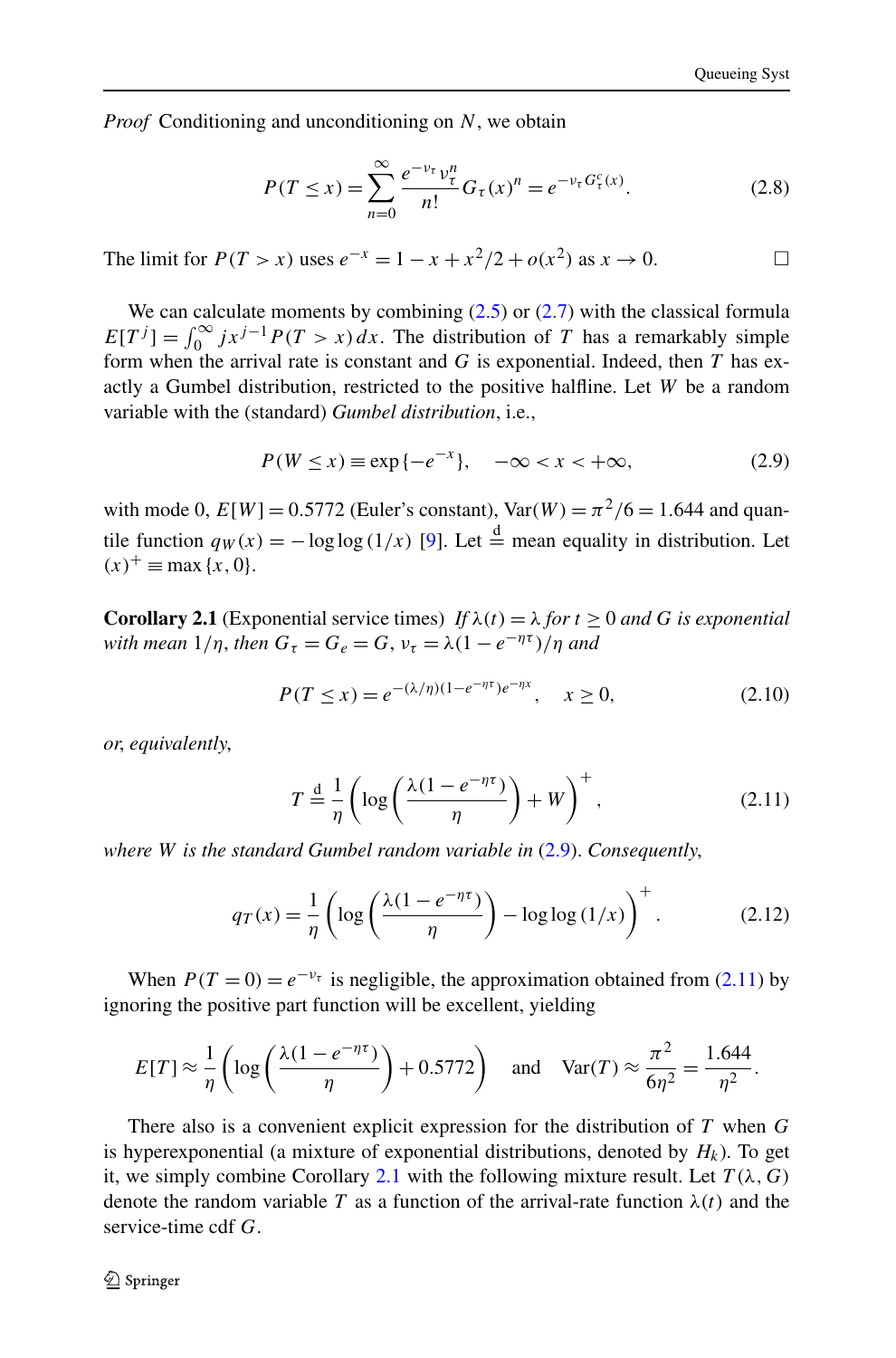<span id="page-6-0"></span>**Corollary 2.2** (Mixtures) *If*

$$
G(x) = \sum_{i=1}^{n} p_i G_i(x), \quad x \ge 0,
$$
\n(2.13)

*where*  $G_i$  *is a cdf for each i,*  $p_i > 0$  *for each i and*  $p_1 + \cdots + p_n = 1$ *, then* 

$$
P(T(\lambda, G) \le x) = \prod_{i=1}^{n} P(T(p_i \lambda, G_i) \le x),
$$
\n(2.14)

*where*  $P(T(\lambda, G) \leq x)$  *is given in* [\(2.5](#page-4-0)).

*Proof* This is easily verified from  $(2.5)$  $(2.5)$  $(2.5)$ . It also can be proved by interpreting the service time as depending on the "customer type," where the customer is type *i* with probability  $p_i$ . Then the arrival processes of the different types are independent Poisson processes, so  $T(\lambda, G)$  is the maximum of the last-departure times for the *n* types, which are independent, leading to  $(2.14)$ .

When the arrival rate is constant and  $\tau$  is large, we can regard the infinite-server queue as being in steady state. Moreover, the convergence as  $\tau \to \infty$ , is monotone in the sense of stochastic order.

**Corollary 2.3** (Steady state) *If*  $\lambda(t) = \lambda$  *for*  $t \ge 0$  *and*  $\tau \to \infty$ *, then* 

$$
\nu_{\tau} = \lambda E[S] G_e(\tau) \uparrow \lambda E[S] \equiv \nu_{\infty} \equiv \nu,
$$
\n(2.15)

$$
G_{\tau}^{c}(x) = \frac{G_{e}(\tau + x) - G_{e}(x)}{G_{e}(\tau)} \rightarrow G_{e}^{c}(x) \quad \text{for all } x,\tag{2.16}
$$

$$
\nu_{\tau} G_{\tau}^{c}(x) = \lambda E[S](G_{e}^{c}(x) - G_{e}^{c}(\tau + x)) \uparrow \lambda E[S]G_{e}^{c}(x) \quad \text{for all } x, \quad (2.17)
$$

$$
P(T_{\tau} > x) = 1 - e^{-\nu_{\tau} G_{\tau}^{c}(x)} \uparrow 1 - e^{-\nu_{\infty} G_{e}^{c}(x)} \equiv P(T_{\infty} > x) \text{ for all } x, (2.18)
$$

*and*

$$
q_{T_{\tau}}(x) \uparrow q_{T_{\infty}}(x) = q_{S_e} \left( 1 - \frac{\log\left(1/x\right)}{\lambda E[S]} \right), \qquad e^{-\lambda E[S]} < x < 1. \tag{2.19}
$$

Since  $v_{\tau}$ ,  $G_{\tau}$  and  $P(T \leq x)$  can be computed, we can directly determine when the steady-state approximation is reasonable. The stochastic monotonicity implies that the steady-state values serve as upper bounds. From  $(2.15)$ , we see that  $(v_{\infty} - v_{\tau})/v_{\infty} = G_e^c(\tau)$ , where  $G_e$  is the stationary-excess cdf in ([2.4](#page-4-0)), as in formula  $(23)$  of  $[5]$ .

# **3 Approximations**

In this section we develop approximations, using two approaches: (i) direct asymptotics and (ii) extreme-value theory as in Chap. 3 of Embrechts et al. [[6\]](#page-27-0) and Crow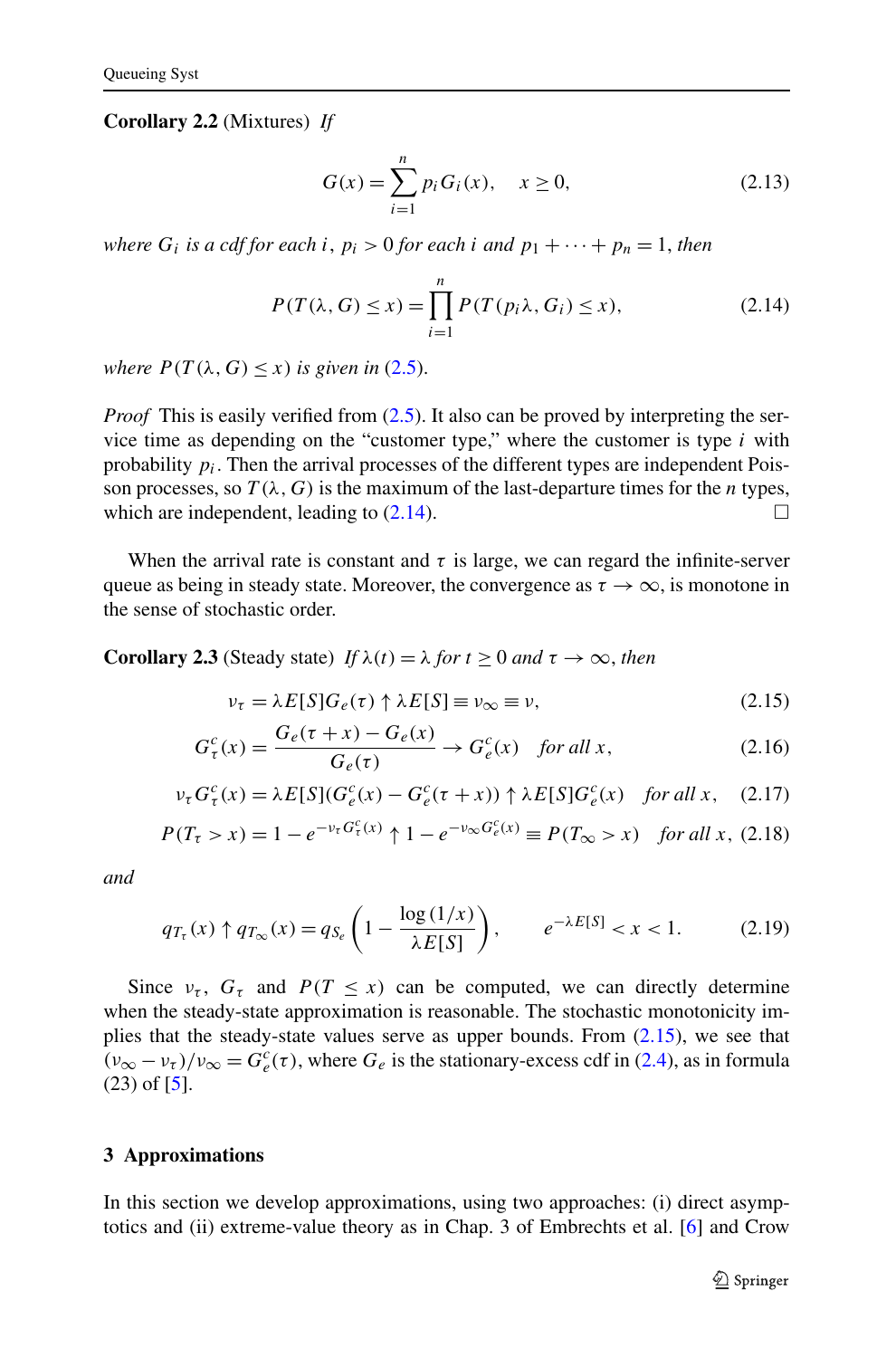<span id="page-7-0"></span>et al. [\[3](#page-27-0)]. Both depend on the tail-probability asymptotics for *Gc*. We consider two common cases: (i) a pure-exponential tail and (ii) a power tail. We show that both extreme-value approximations are asymptotically correct in heavy traffic, i.e., as the arrival rate increases.

## 3.1 A pure-exponential tail

Let the service-time cdf *G* have a pure-exponential tail; i.e.,  $G<sup>c</sup>(x) \sim \gamma e^{-\eta x}$  as  $x \to \infty$  for  $\eta > 0$  and  $\gamma > 0$ . We first show that the pure-exponential-tail property is inherited by the cdf  $G<sub>\tau</sub>$  in [\(2.2\)](#page-4-0), leaving the asymptotic decay rate  $\eta$  unchanged. (For the following limit, we apply the dominated convergence theorem using the assumed integrability of the arrival-rate function.)

**Theorem 3.1** (Inheritance by  $G_{\tau}$ ) *If*  $G^{c}(x) \sim \gamma e^{-\eta x}$  *as*  $x \to \infty$ , *then*  $G_{\tau}^{c}(x) \sim$  $\gamma_{\tau} e^{-\eta x}$  *as*  $x \to \infty$  *for cdf*  $G_{\tau}$  *in* [\(2.2\)](#page-4-0), *where* 

$$
\gamma_{\tau} = (\gamma/v_{\tau}) \int_0^{\tau} \lambda(u) e^{-\eta(\tau - u)} du,
$$
\n(3.1)

*with*  $v_{\tau}$  *in* [\(2.1\)](#page-3-0). *If, in addition,*  $\lambda(t) = \lambda$  *for*  $t \ge 0$ *, then*  $v_{\tau} = \lambda E[S]G_{e}(\tau)$  *and* 

$$
\gamma_{\tau} = \frac{\gamma (1 - e^{-\eta \tau})}{\eta E[S] G_e(\tau)}.
$$
\n(3.2)

By Theorem 3.1,  $v_\tau G_\tau^c(x) \sim \xi e^{-\eta x}$  as  $x \to \infty$ , where

$$
\xi \equiv \gamma \int_0^{\tau} \lambda(u)e^{-\eta(\tau - u)} du = v_{\tau} \gamma_{\tau}.
$$
 (3.3)

Based on this, we propose the direct asymptotic approximation

$$
P(T \le x) = e^{-\nu_{\tau} G_{\tau}^{c}(x)} \approx e^{-\xi e^{-\eta x}}, \quad x \ge 0,
$$
\n(3.4)

or, equivalently,

$$
T \approx \frac{1}{\eta} \left( \log(\xi) + W \right)^{+} \approx \frac{1}{\eta} \left( \log(\xi) + W \right),\tag{3.5}
$$

where *W* is the Gumbel random variable in [\(2.9\)](#page-5-0) and  $\xi$  is the constant in (3.3). When  $λ(t) = λ$  for  $t > 0$ ,

$$
\xi = \frac{\lambda \gamma (1 - e^{-\eta \tau})}{\eta}.
$$
\n(3.6)

Note that approximation  $(3.5)$  with  $(3.6)$  coincides with the exact formula  $(2.11)$  when *G* is exponential (where  $\gamma = 1$ ). From (3.5), we obtain

$$
E[T] \approx \eta^{-1} [\log(\nu_{\tau} \gamma_{\tau}) + 0.5772] \tag{3.7}
$$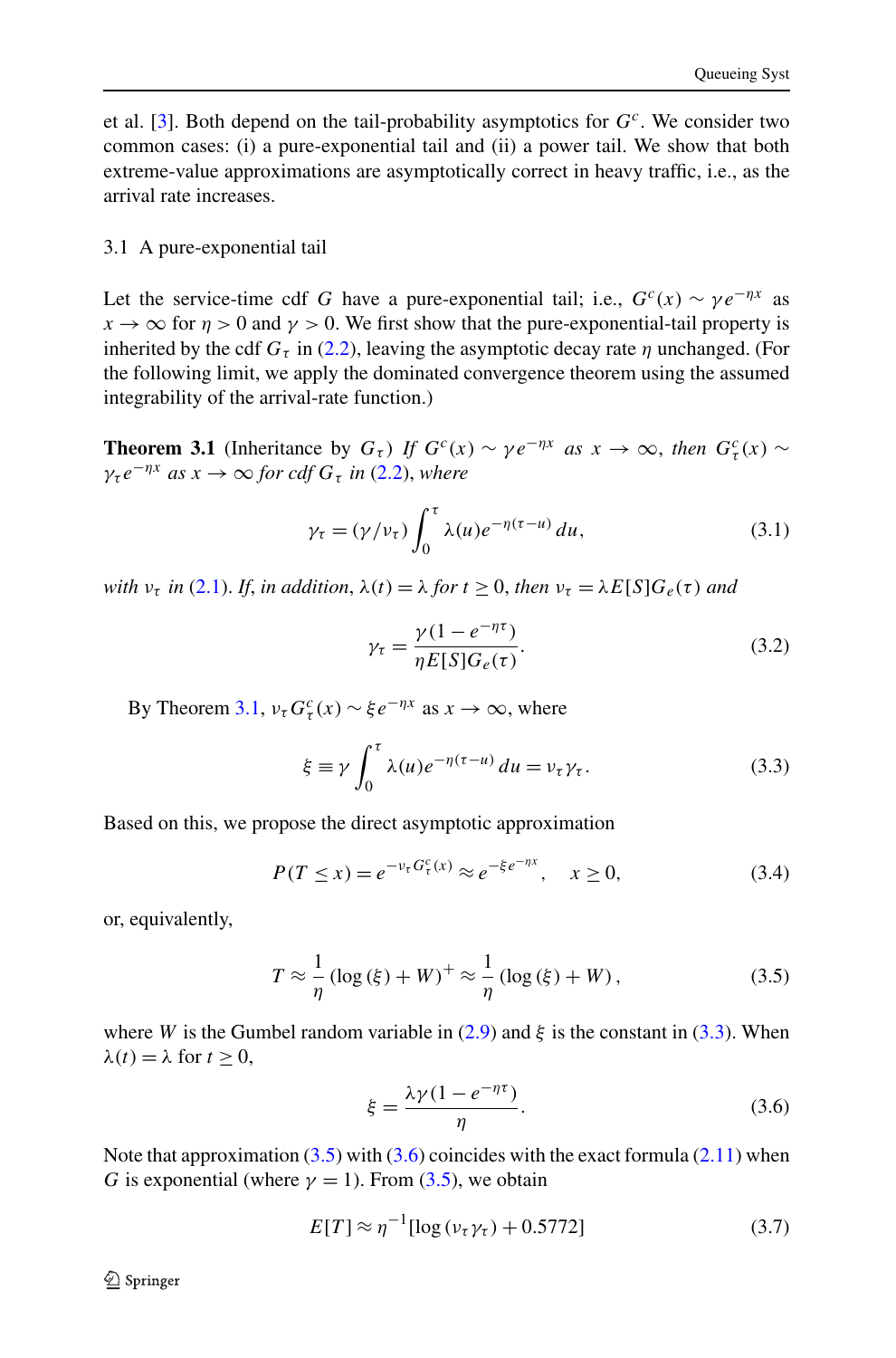<span id="page-8-0"></span>and, assuming that  $v<sub>\tau</sub>$  is suitably large,

$$
\text{Var}(T) \approx \frac{1.644}{\eta^2}.\tag{3.8}
$$

We now consider the second approach based on extreme-value theory. We will show that a simple form of this new approximation coincides with approximation [\(3.5\)](#page-7-0) above. This second approach uses extreme-value theory to approximate the distribution of  $M_n$ . Let  $\Rightarrow$  denote convergence in distribution. As reviewed in [\[6](#page-27-0)], un-der the exponential-tail assumption in Theorem [3.1,](#page-7-0)  $M_n - (\log (n\gamma_\tau)/\eta) \Rightarrow W/\eta$  as  $n \to \infty$ , which supports the approximation

$$
M_n \approx \eta^{-1} [\log (n\gamma_\tau) + W], \tag{3.9}
$$

for *W* in  $(2.9)$  $(2.9)$  $(2.9)$ . From  $(3.9)$ , we obtain the approximation

$$
q_{M_n}(x) \approx \eta^{-1} [\log (n\gamma_\tau) - \log \log (1/x)]. \tag{3.10}
$$

Notice that  $M_n$ , as measured by  $q_{M_n}(x)$ , grows like  $\log(n\gamma_\tau)$  as  $n \to \infty$ , but the spread, as measured by  $q_{M_n}(x_2) - q_{M_n}(x_1)$ , is asymptotically constant, so that the distribution of  $M_n$  concentrates (relatively) as *n* increases.

Combining  $(2.3)$  and  $(3.9)$ , we obtain the approximation

$$
T \stackrel{\text{d}}{=} M_N \approx \eta^{-1} [\log (N \gamma_\tau) + W], \tag{3.11}
$$

where *N* and *W* are independent random variables with the Poisson and Gumbel distributions, respectively. Assuming that the Poisson mean  $v<sub>\tau</sub>$  is not too small, *N* is approximately normally distributed. (We assume that the normal random variable has negligible probability of being negative.) Further, we can use the more elementary approximation corresponding to  $N \approx E[N]$ , yielding approximation [\(3.5\)](#page-7-0) for  $\xi$  in [\(3.3\)](#page-7-0) (which becomes [\(3.6\)](#page-7-0) when *λ(t)* is constant).

Under [\(3.5\)](#page-7-0), we can approximate the quantiles of *T* by

$$
q_T(x) \approx \eta^{-1} [\log(\xi) - \log \log(1/x)],
$$
 (3.12)

for  $\xi$  in ([3.3\)](#page-7-0).

The analysis above shows that these approximations are asymptotically correct as the arrival-rate function increases. That is the standard heavy-traffic limiting regime for infinite-server models; see Sect. 10.3 of [\[14](#page-27-0)]. To formulate the heavy-traffic limit, we consider a sequence of models indexed by *n*, letting the service-time cdf *G* and the time horizon *τ* remain unchanged. We let the arrival-rate function in model *n* be  $\lambda_n(t) = n\lambda(t)$  for some initial arrival-rate function  $\lambda$  and then let  $n \to \infty$ .

**Theorem 3.2** (Heavy-traffic limit) *If*  $n \to \infty$  *in the sequence of models specified above with*  $\lambda_n(t) = n\lambda(t)$ ,  $0 \le t \le \tau$ , and fixed cdf G having an exponential tail as in *Theorem* [3.1,](#page-7-0) *then*  $v_{\tau,n} = nv_{\tau,1} \rightarrow \infty$  *while*  $\gamma_{\tau,n} = \gamma_{\tau,1}$  *in* [\(3.1\)](#page-7-0) *for all n*,

$$
\eta \left[ T_n - \log \left( n v_{\tau, 1} \gamma_{\tau, 1} \right) \right] \Rightarrow W, \tag{3.13}
$$

 $\mathcal{D}$  Springer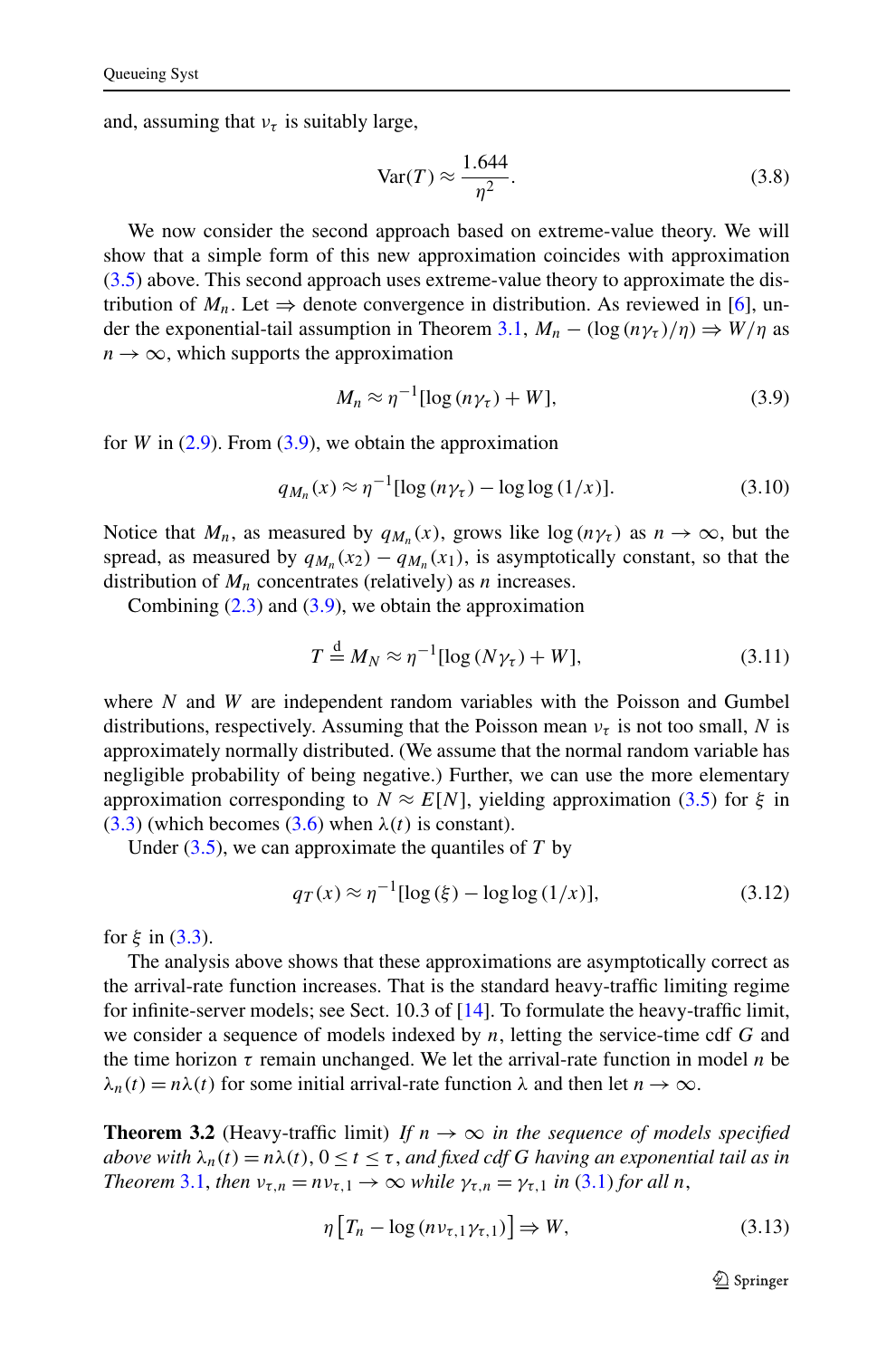<span id="page-9-0"></span>*where*  $T_n$  *denotes*  $T_{\tau}$  *as a function of n and W has the Gumbel distribution in* [\(2.9\)](#page-5-0), *and the approximations above are asymptotically correct*.

*Proof* Let  $N_n$  be the number of customers in the system at time  $\tau$  in model *n*, which we have observed has a Poisson distribution. By the scaling,  $n^{-1}N_n \Rightarrow v_{\tau,1}$ as  $n \to \infty$ . Use the Skorohod representation theorem to replace that convergence in distribution by convergence with probability 1 (w.p.1), see Theorem 3.2.2 of  $[14]$  $[14]$ , and condition on one sample point, yielding  $n^{-1}N_n \to \nu_{\tau,1}$  w.p.1 as  $n \to \infty$ . Next apply the classic extreme-value theorem to get  $\eta[T_n - \log(N_n \gamma_{n,1})] \Rightarrow W$ , where *W* has the Gumbel distribution in  $(2.9)$  $(2.9)$  $(2.9)$ . Finally, we get the desired  $(3.13)$  from this limit and the convergence-together theorem, Theorem 11.4.7 of [\[14\]](#page-27-0), by noting that

$$
\log (N_n \gamma_{\tau,1}) - \log (n \nu_{\tau,1} \gamma_{\tau,1}) = \log \left( \frac{N_n \gamma_{\tau,1}}{n \nu_{\tau,1} \gamma_{\tau,1}} \right) \to 0.
$$

Since we get that convergence in distribution in the w.p.1 representation, we get the same convergence in distribution in general.  $\Box$ 

### 3.2 A power tail

Motivated by the possibility that the second-stage inspection-time distribution might have a heavy tail, in this subsection we assume that the service-time cdf *G* has a power tail; i.e.,

$$
G^{c}(x) \sim \gamma x^{-\alpha} \quad \text{as } x \to \infty,
$$
\n(3.14)

for  $\alpha > 0$  and  $\gamma > 0$ . Paralleling Theorem [3.1](#page-7-0), we see that the power-tail property is inherited by the cdf  $G<sub>\tau</sub>$  in [\(2.2](#page-4-0)), with the same exponent  $\alpha$ .

**Theorem 3.3** *If*  $G^c$  *satisfies* (3.14), *then*  $G^c_\tau(x) \sim \gamma_\tau x^{-\alpha}$  *as*  $x \to \infty$  *for*  $G^c_\tau$  *in* [\(2.2\)](#page-4-0), *where*

$$
\gamma_{\tau} = (\gamma/v_{\tau}) \int_0^{\tau} \lambda(u) du, \qquad (3.15)
$$

*with γ from* (3.14) *and*  $v<sub>r</sub>$  *in* ([2.1](#page-3-0)). *If, in addition,*  $\lambda(t) = \lambda$  *for*  $t \ge 0$ *, then*  $v<sub>\tau</sub> =$  $\lambda E[S]G_{e}(\tau)$  *and*  $\gamma_{\tau} = \gamma \tau / E[S]G_{e}(\tau)$ .

Paralleling [\(3.4\)](#page-7-0), we have the following direct asymptotic approximation based on Theorem 3.3:

$$
P(T \le x) = e^{-\nu_{\tau} G_{\tau}^{c}(x)} \approx e^{-\xi x^{-\alpha}}, \quad \text{where } \xi = \nu_{\tau} \gamma_{\tau}.
$$
 (3.16)

Approximation (3.16) is equivalent to

$$
T \approx \xi^{1/\alpha} Y_{\alpha},\tag{3.17}
$$

where  $Y_\alpha$  is a random variable with the standard *Fréchet distribution* on [0, ∞), i.e.,

$$
P(Y_{\alpha} \le x) = e^{-x^{-\alpha}}, \quad x \ge 0; \tag{3.18}
$$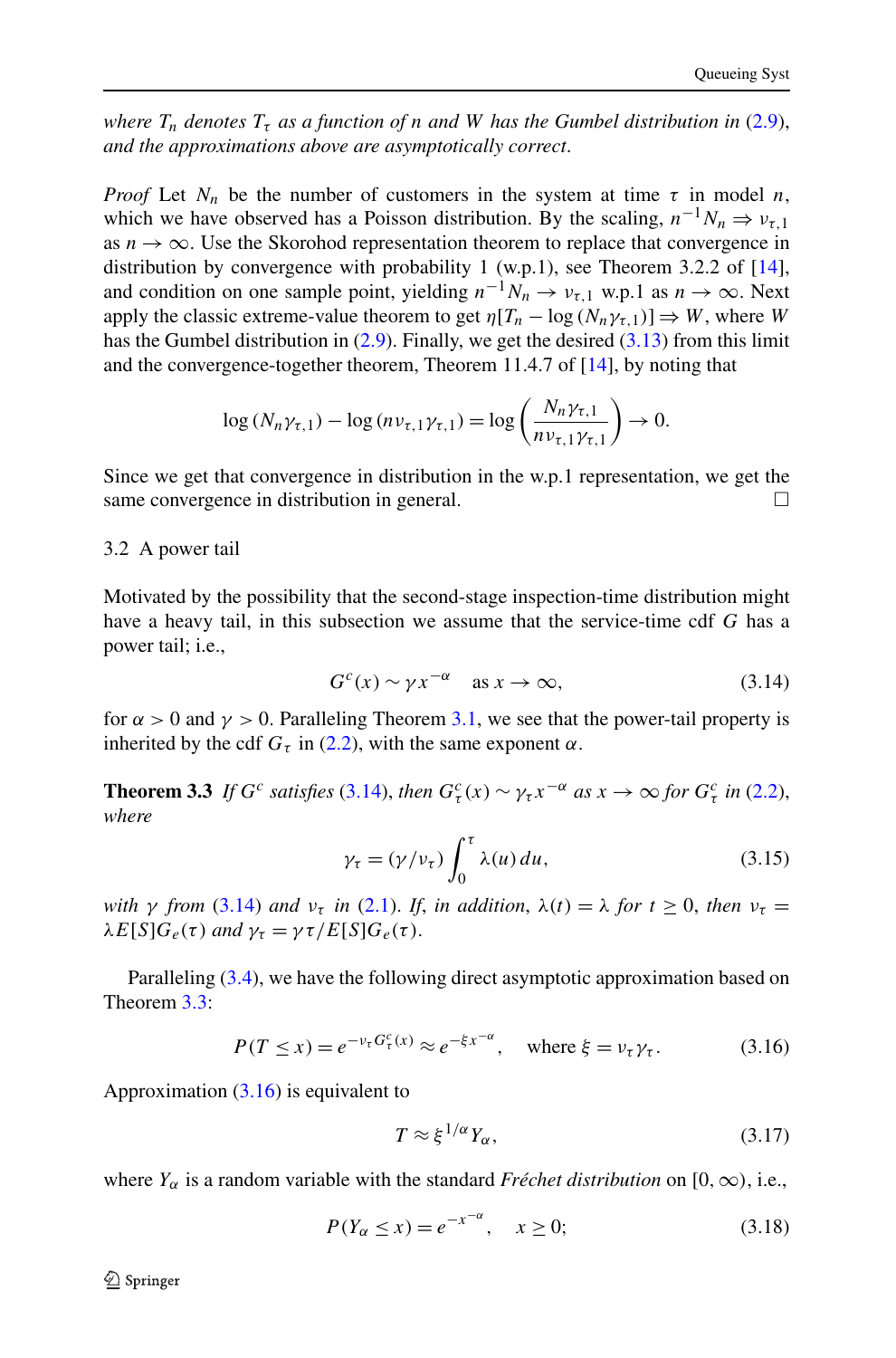<span id="page-10-0"></span>see Chapter 3 of [\[6](#page-27-0)], especially Sect. 3.3.1. The standard Fréchet random variable  $Y_\alpha$ can be related to the standard Gumbel random variable *W* in ([2.9](#page-5-0)) by  $Y_{\alpha} \stackrel{d}{=} e^{W/\alpha}$ .

Paralleling [\(3.9](#page-8-0)), we can again apply extreme-value theory to approximate the distribution of  $M_n$ . Under assumption ([3.14](#page-9-0)), we have  $M_n/(\gamma_\tau n)^{1/\alpha} \Rightarrow Y_\alpha$ , which supports the approximation

$$
M_n \approx (\gamma_\tau n)^{1/\alpha} Y_\alpha. \tag{3.19}
$$

It is easy to see that the quantiles of  $Y_\alpha$  are

$$
q_{Y_{\alpha}}(x) = \left(\frac{1}{\log\left(1/x\right)}\right)^{1/\alpha}.\tag{3.20}
$$

If *x* is close to 1, then  $\log(1/x) \approx (1/x) - 1 \approx 1 - x$ . Combining (3.19) and (3.20), we obtain

$$
q_{M_n}(x) \approx \left(\frac{\gamma_\tau n}{\log\left(1/x\right)}\right)^{1/\alpha}.\tag{3.21}
$$

In contrast to [\(3.10\)](#page-8-0), (3.21) shows that, under ([3.14](#page-9-0)),  $M_n$  grows like  $n^{1/\alpha}$  instead of log (n). (But for finite *n*, we may well have  $n^{1/\alpha} < log(n)$ .) Moreover, the spread, as measured by  $q_{M_n}(x_2) - q_{M_n}(x_1)$ , grows like  $n^{1/\alpha}$  instead of being asymptotically constant.

Now, returning to  $T$ , we can combine  $(2.3)$  and  $(3.19)$  to get

$$
T \stackrel{\text{d}}{=} M_N \approx (\gamma_\tau N(\nu_\tau, \nu_\tau))^{1/\alpha} Y_\alpha = N(\nu_\tau \gamma_\tau, \nu_\tau \gamma_\tau^2)^{1/\alpha} Y_\alpha,\tag{3.22}
$$

for  $\alpha$  in [\(3.14\)](#page-9-0),  $v_{\tau}$  in ([2.1](#page-3-0)), and  $\gamma_{\tau}$  in [\(3.15\)](#page-9-0). The mean thus has the approximation

$$
E[T] = E[M_N] \approx E[(N(\nu_\tau \gamma_\tau, \nu_\tau \gamma_\tau^2))^{1/\alpha} Y_\alpha] = E[N(\nu_\tau \gamma_\tau, \nu_\tau \gamma_\tau^2)^{1/\alpha}] E[Y_\alpha].
$$
\n(3.23)

If, in addition, the normal distribution can be approximated by its mean, then we have again  $(3.17)$ , which is equivalent to the direct asymptotic approximation in  $(3.16)$  $(3.16)$  $(3.16)$ .

If, in addition,  $\lambda(t) = \lambda$  for  $t \geq 0$ , then  $\xi = \lambda \gamma \tau$  and we obtain associated approximations for the mean and variance, paralleling those given in  $(3.7)$  and  $(3.8)$  $(3.8)$  $(3.8)$ (assuming  $\alpha > 1$  for the mean formula and  $\alpha > 2$  for the variance formula):

$$
T \approx (\lambda \gamma \tau)^{1/\alpha} Y_{\alpha},\tag{3.24}
$$

$$
E[T] \approx (\lambda \gamma \tau)^{1/\alpha} \Gamma(1 - (1/\alpha)), \quad \alpha > 1,
$$
 (3.25)

and

$$
\text{Var}[T] \approx (\lambda \gamma \tau)^{2/\alpha} (\Gamma(1 - (2/\alpha)) - \Gamma(1 - (1/\alpha))^2), \quad \alpha > 2. \tag{3.26}
$$

Then we can combine  $(3.17)$  and  $(3.20)$  to obtain

$$
q_T(x) \approx \left(\frac{\xi}{\log\left(1/x\right)}\right)^{1/\alpha},\tag{3.27}
$$

 $\mathcal{D}$  Springer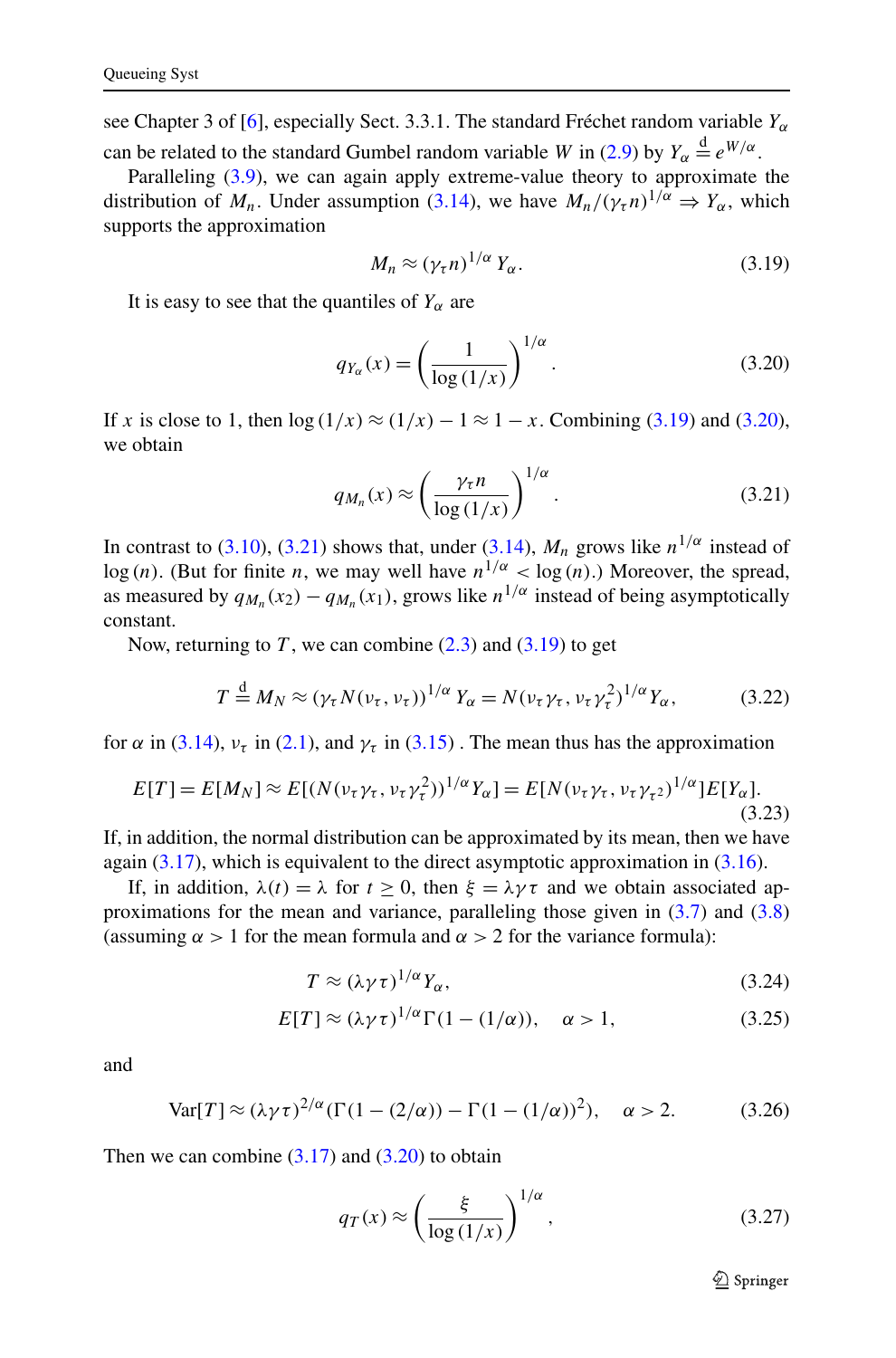<span id="page-11-0"></span>for  $\xi$  in ([3.16\)](#page-9-0), which becomes  $\lambda \gamma \tau$  when  $\lambda(t) = \lambda$ .

We conclude by stating an analog of Theorem [3.2](#page-8-0)—the heavy-traffic limit that follows from the analysis above. We consider the same sequence of models indexed by *n*, but where the fixed cdf *G* now has a power tail instead of a pure-exponential tail. We omit the proof, which is essentially the same as before.

**Theorem 3.4** If  $n \to \infty$  in the sequence of models specified above with  $\lambda_n(t)$  =  $n\lambda(t)$ ,  $0 \le t \le \tau < \infty$ , *and fixed cdf G satisfying* [\(3.14\)](#page-9-0), *then*  $v_{\tau,n} = nv_{\tau,1} \to \infty$ *while*  $\gamma_{\tau n} = \gamma_{\tau 1}$  *in* ([3.15\)](#page-9-0) *for all n*,

$$
\frac{T_n}{(n\nu_{\tau,1}\gamma_{\tau,1})^{1/\alpha}} \Rightarrow Y_\alpha,\tag{3.28}
$$

*where*  $T_n$  *denotes*  $T_{\tau}$  *as a function of n and Y has the Fréchet distribution in* [\(3.18\)](#page-9-0), *and the approximations in* [\(3.22](#page-10-0))*–*[\(3.27\)](#page-10-0) *are asymptotically correct*.

#### **4 The steady-state approximation**

In this section we suppose that the arrival-rate function  $\lambda$  is constant and  $E[S] < \infty$ , so that the resulting stationary  $M/G/\infty$  model will approach steady state as time evolves. If the termination time  $\tau$  is relatively large, then the  $M/G/\infty$  system can be regarded as approximately in steady state at the termination time  $\tau$ , as indicated in Corollary [2.3.](#page-6-0)

In this case we can allow the termination time  $\tau$  to be random, provided that it is independent of the history of the queueing system. We want to determine the distribution of  $T_{\infty}$ , the remaining time after the arrival process terminates until the last departure.

We will first describe the steady-state behavior for the case of a pure-exponential tail, and show that steady-state approximations are often reasonable. Afterwards, we will consider the more problematic case of a power tail.

4.1 The case of a pure-exponential tail

Suppose that the service-time cdf *G* has a pure-exponential tail as in Theorem [3.1](#page-7-0). Then, just as in that theorem, the stationary-excess cdf *Ge* also has a pure-exponential tail with the same decay rate  $\eta$ . To show that, we can apply the following basic lemma from p. 17 of Erdélyi [\[7\]](#page-27-0).

**Lemma 4.1** *If*  $f(x) \sim g(x)$  *as*  $x \to \infty$ *, then* 

$$
\int_x^{\infty} f(u) du \sim \int_x^{\infty} g(u) du \quad \text{as } x \to \infty.
$$

In particular, we can apply Lemma 4.1 to establish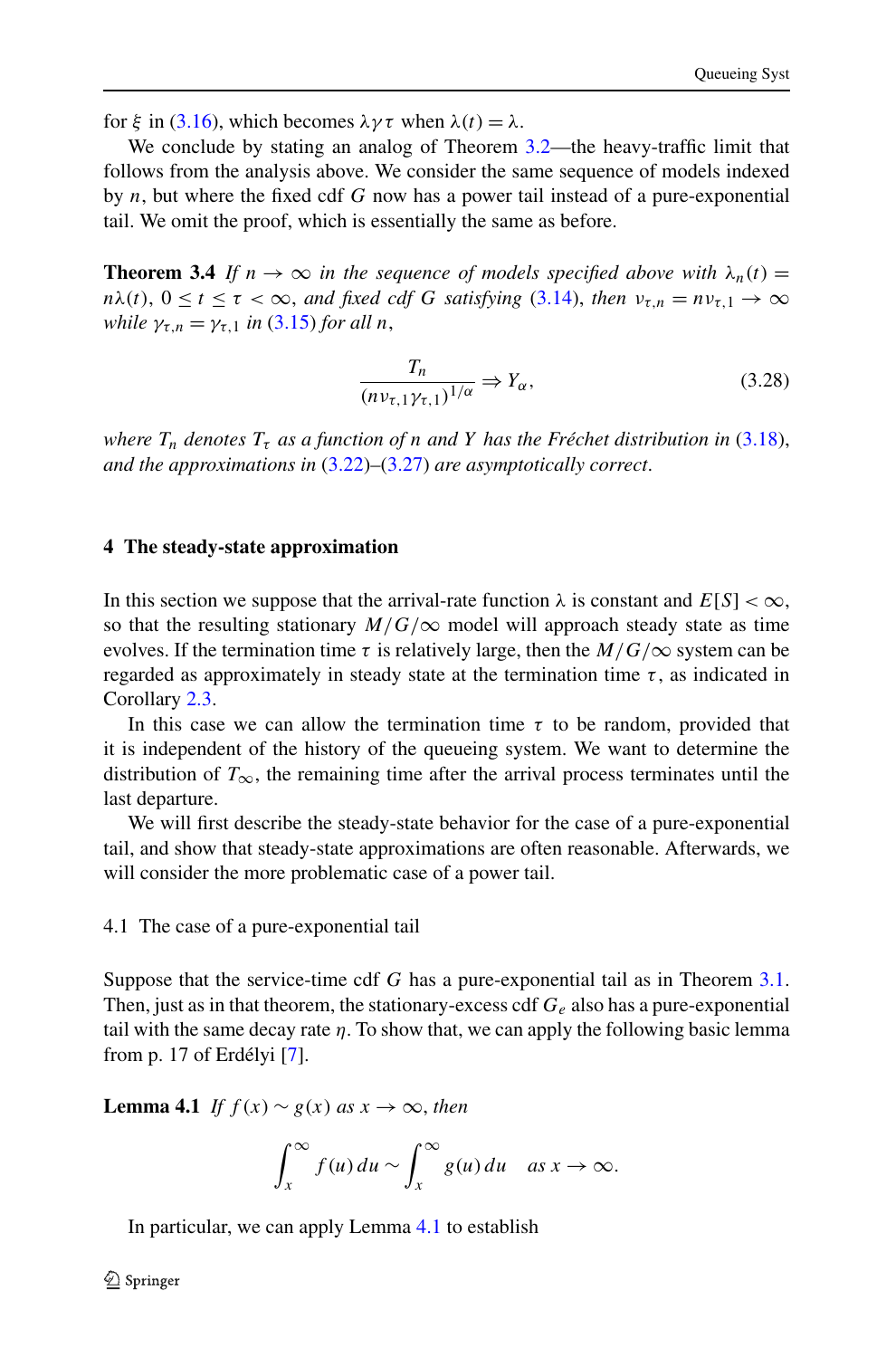<span id="page-12-0"></span>**Theorem 4.1** *If*  $G^c(x) \sim \gamma e^{-\eta x}$  *as*  $x \to \infty$ *, then* 

$$
G_e^c(x) \sim \gamma_e e^{-\eta x} \quad \text{as } x \to \infty,
$$
\n(4.1)

*for*  $\nu_e = \nu / (nE[S])$ .

As a consequence, we have

$$
T_{\infty} \stackrel{\text{d}}{=} M_N \approx \eta^{-1} [\log \left( N(\nu \gamma_e, \nu \gamma_e^2) \right) + W]. \tag{4.2}
$$

Reasoning as in ([3.7](#page-7-0)) and [\(3.8\)](#page-8-0), for reasonably large  $\lambda E[S]$ , we get

$$
E[T_{\infty}] \approx \eta^{-1} \left[ \log \left( \lambda \gamma / \eta \right) + 0.5772 \right] \tag{4.3}
$$

and, assuming that  $v = \lambda E[S]$  is suitably large,

$$
Var(T_{\infty}) \approx \frac{1.644 + (1/\nu)}{\eta^2} \approx \frac{1.644}{\eta^2}.
$$
 (4.4)

Further, we can approximate the normal random variable by its mean and get

$$
T_{\infty} \approx \eta^{-1} \left[ \log \left( \lambda \gamma / \eta \right) + W \right],\tag{4.5}
$$

$$
q_{T_{\infty}}(x) \approx \eta^{-1} \left[ \log \left( \frac{\lambda \gamma}{\eta} \right) - \log \log \left( \frac{1}{x} \right) \right]. \tag{4.6}
$$

We can state another heavy-traffic limit, which follows from the analysis above. The proof is essentially the same as for Theorem [3.2.](#page-8-0)

**Theorem 4.2** *Consider a family of*  $M/G/\infty$  *models in steady state, indexed by the constant arrival rate*  $\lambda$ . *Let*  $T_{\lambda}$  *denote*  $T_{\infty}$  *as a function of*  $\lambda$ . *If*  $\lambda \to \infty$  *with*  $G^{c}(x) \sim \gamma e^{-\eta x}$  *as*  $x \to \infty$ , *then*  $\nu_{\lambda} = \lambda E[S] \to \infty$  *while*  $\gamma_{e}$  *in Theorem* 4.1 *remains unchanged*,

$$
\eta \left[ T_{\lambda} - \log \left( \lambda \gamma / \eta \right) \right] \Rightarrow W, \tag{4.7}
$$

*and the approximations in* (4.5)*–*(4.6) *are asymptotically correct*.

## 4.2 Two-moment approximations

For the case of a pure-exponential tail, we can go further, drawing upon [[3\]](#page-27-0), and approximate the two asymptotic parameters  $\eta$  and  $\gamma$  by appropriate functions of the first two moments of the cdf *G* or, equivalently, of the mean  $E[S]$  and the SCV  $c^2$ . For this purpose, we apply approximation  $(1.9)$ – $(1.12)$  of  $[3]$  $[3]$ , which is based on the hyperexponential distribution ( $H_2$ , mixture of two exponentials) for  $c^2 \ge 1$  and the shifted-exponential distribution when  $c^2 \le 1$ . Letting  $c \equiv \sqrt{c^2}$ , the approximation is shifted-exponential distribution when  $c^2 \le 1$ . Letting  $c \equiv \sqrt{c^2}$ , the approximation is

$$
\frac{1}{\eta} \approx \begin{cases} E[S]c^2, & c^2 \ge 1, \\ E[S]c, & c^2 \le 1, \end{cases}
$$
\n(4.8)

 $\mathcal{D}$  Springer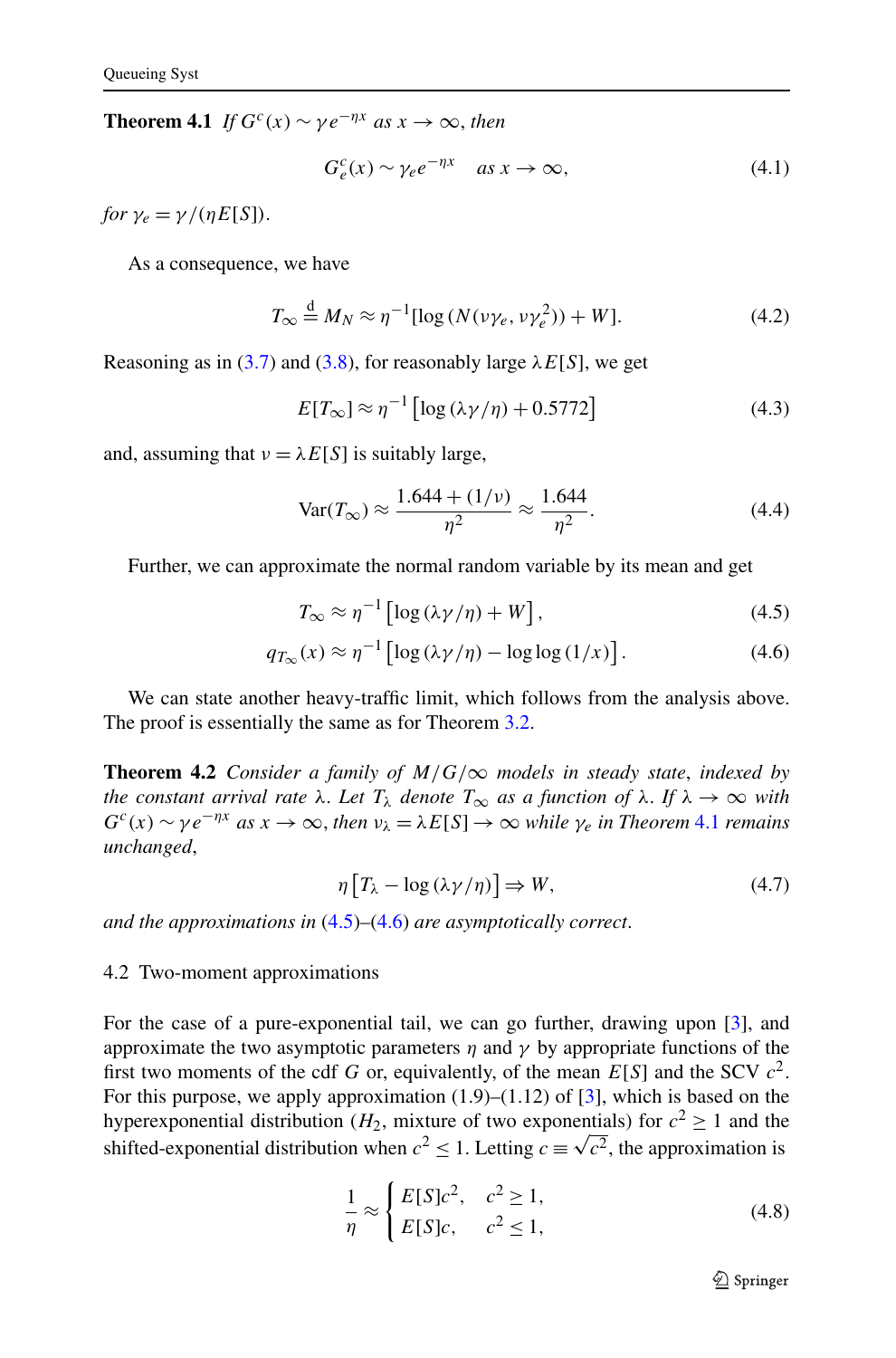<span id="page-13-0"></span>and

$$
\gamma \approx \psi(c^2) \equiv \begin{cases} \frac{c^2 + 1}{2(c^2)^2} \approx \frac{1}{c^2}, & c^2 \ge 1, \\ e^{\{(1 - \sqrt{c^2})/\sqrt{c^2}\}} \approx \frac{1}{c}, & c^2 \le 1. \end{cases}
$$
(4.9)

Note that this approximation makes  $\gamma$  < 1 when  $c^2 > 1$ , but  $\gamma > 1$  when  $c^2 < 1$ .

Applying the simple rough approximations for  $\eta$  and  $\gamma$  in [\(4.8\)](#page-12-0) and (4.9), we obtain simple rough approximations for the distribution of  $T_{\infty}$  and its first moments in [\(4.2\)](#page-12-0)–[\(4.5\)](#page-12-0) that depend on only three parameters:  $\lambda$ ,  $E[S]$  and  $c^2$ . For example, for  $c<sup>2</sup>$  > 1, we can combine ([4.3](#page-12-0))–([4.6](#page-12-0)), [\(4.8\)](#page-12-0) and (4.9) to get the following approximations

$$
T_{\infty} \approx E[S]c^2 [\log(\lambda E[S]) + W],
$$
  
\n
$$
E[T_{\infty}] \approx E[S]c^2 [\log(\lambda E[S]) + .5772],
$$
  
\n
$$
Var[T_{\infty}] \approx 1.644(E[S]c^2)^2,
$$
  
\n
$$
q_{T_{\infty}}(x) \approx E[S]c^2 [\log(\lambda E[S]) - \log \log(1/x)].
$$
\n(4.10)

Corresponding approximations hold for  $c^2 \leq 1$ .

### 4.3 Transition to steady state with a pure-exponential tail

Given the convergence in distribution of  $T<sub>\tau</sub>$  to  $T<sub>\infty</sub>$  established in Corollary [2.3,](#page-6-0) it would be natural to expect the approximations for the distribution of  $T_{\infty}$  to be the limit as  $\tau \to \infty$  of the associated approximations for the distribution of  $T_{\tau}$ . Indeed, that is the case with a pure-exponential tail, since  $(\lambda \gamma/\eta)(1 - e^{-\eta \tau}) \rightarrow \lambda \gamma/\eta$  as  $\tau \to \infty$ . That shows that the approximation for the distribution of  $T_{\tau}$ , as given in [\(3.5\)](#page-7-0) and ([3.6](#page-7-0)), transitions in the limit to the approximation for the distribution of  $T_{\infty}$ , as given in [\(4.5\)](#page-12-0). This fortunate state of affairs occurs because the two iterated limits  $\lim_{\tau\to\infty}$  lim<sub> $x\to\infty$ </sub> and lim<sub> $x\to\infty$ </sub> lim<sub> $\tau\to\infty$ </sub> coincide when the service-time distribution has a pure-exponential tail. We will soon see that this property does not hold with a power tail.

### 4.4 The case of a power tail

We now turn to the case of a power tail in steady state, as in  $(3.14)$  $(3.14)$  $(3.14)$ , which requires  $\alpha > 1$  in order to have  $E[S] < \infty$ . Unlike for the cdf  $G_{\tau}$  in Theorem [3.3](#page-9-0), the stationary-excess cdf  $G_e$  has a power tail with a different exponent. Even though  $G_{\tau} \rightarrow G_{e}$  as  $\tau \rightarrow \infty$ , the asymptotics are different. We again apply Lemma [4.1.](#page-11-0)

**Theorem 4.3** *If the cdf G satisfies* [\(3.14\)](#page-9-0) *with*  $\alpha > 1$ *, then* 

$$
G_e^c(x) \sim \gamma_e x^{-(\alpha - 1)} \quad \text{as } x \to \infty,\tag{4.11}
$$

*for the stationary-excess cdf Ge in* [\(2.4](#page-4-0)), *where*

$$
\gamma_e = \frac{\gamma}{E[S](\alpha - 1)}.\tag{4.12}
$$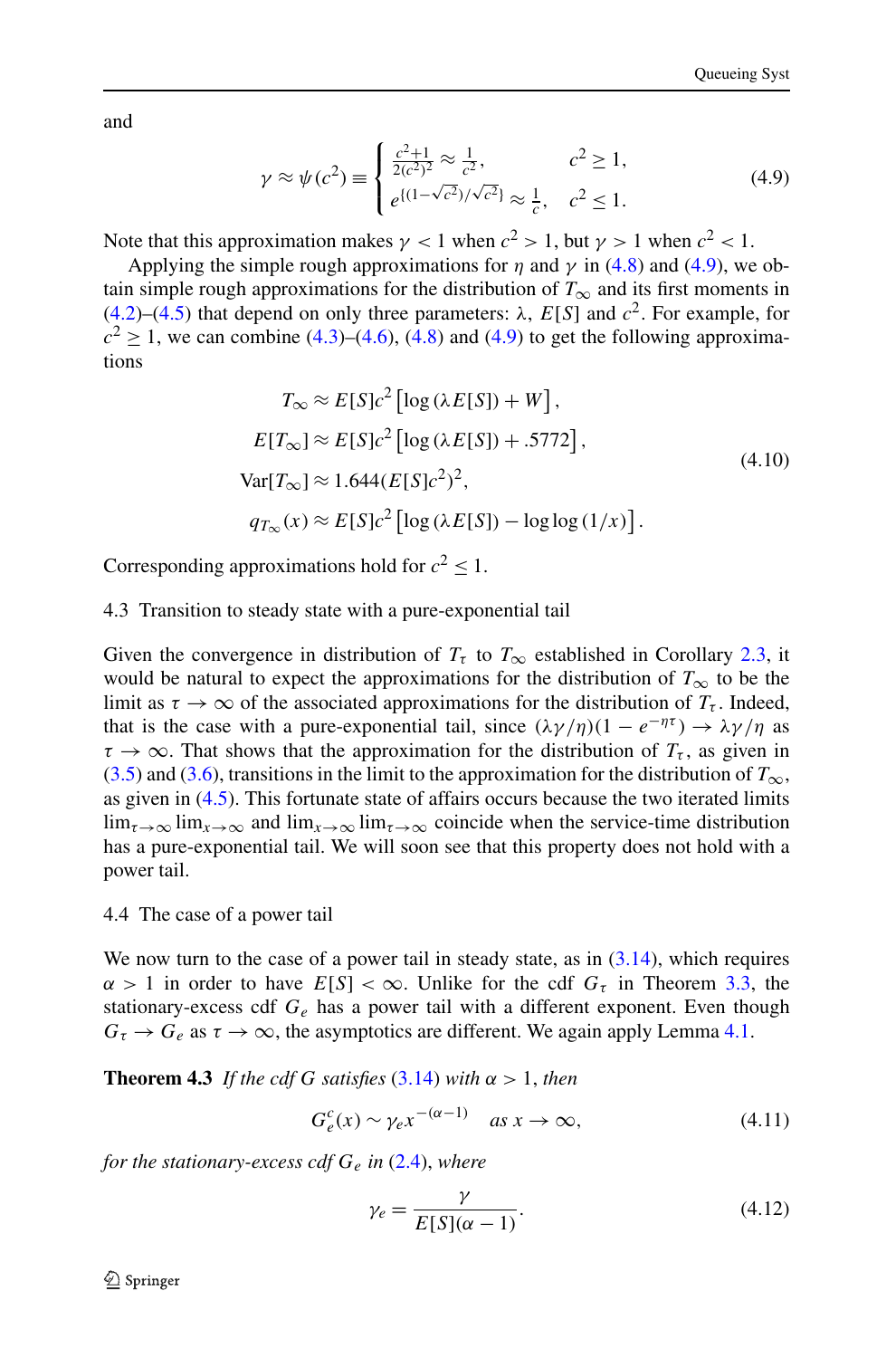<span id="page-14-0"></span>Henceforth assume that  $\alpha > 1$ . Now in steady state with a power-tail service-time distribution, paralleling  $(3.19)$  $(3.19)$  $(3.19)$ , we can apply Theorem [4.3](#page-13-0) to obtain the approximation  $M_n \approx (\gamma_e n)^{1/(\alpha-1)} Y_{\alpha-1}$ . Then, paralleling [\(3.22\)](#page-10-0), we get approximation

$$
T_{\infty} \stackrel{\text{d}}{=} M_N \approx (\gamma_e N(\nu, \nu))^{1/(\alpha - 1)} Y_{\alpha - 1} \stackrel{\text{d}}{=} N(\nu \gamma_e, \nu \gamma_e^2)^{1/(\alpha - 1)} Y_{\alpha - 1}.
$$
 (4.13)

Again reasoning as in [\(4.3\)](#page-12-0) and ([4.4](#page-12-0)), if the normal distribution can be approximated by its mean and the arrival rate is a constant *λ* (and *α >* 2 for the mean formula and  $\alpha$  > 3 for the variance formula)

$$
T_{\infty} \approx \left(\frac{\lambda \gamma}{\alpha - 1}\right)^{\frac{1}{\alpha - 1}} Y_{\alpha - 1},\tag{4.14}
$$

$$
E[T_{\infty}] \approx \left(\frac{\lambda \gamma}{\alpha - 1}\right)^{\frac{1}{\alpha - 1}} \Gamma\left(1 - \frac{1}{\alpha - 1}\right), \quad \alpha > 2,
$$
 (4.15)

and

$$
\text{Var}[T_{\infty}] \approx \left(\frac{\lambda \gamma}{\alpha - 1}\right)^{\frac{1}{\alpha - 1}} \left(\Gamma\left(1 - \frac{2}{\alpha - 1}\right) - \Gamma\left(1 - \frac{1}{\alpha - 1}\right)^2\right), \quad \alpha > 3. \tag{4.16}
$$

If  $\alpha \leq 2$ , then the steady-state mean is infinite; if  $\alpha \leq 3$ , then the steady-state variance is infinite. Paralleling [\(3.27\)](#page-10-0) and using the above assumptions, here we get the following approximation for the quantiles of the distribution of *T* :

$$
q_{T_{\infty}}(x) \approx \left(\frac{\lambda \gamma}{(\alpha - 1) \log(1/x)}\right)^{1/(\alpha - 1)}.
$$
 (4.17)

We can state an analog of Theorems [3.4](#page-11-0) and [4.2,](#page-12-0) which follows from the analysis above.

**Theorem 4.4** *Consider a family of*  $M/G/\infty$  *models in steady state, indexed by the constant arrival rate*  $\lambda$ . Let  $T_{\lambda}$  *denote*  $T_{\infty}$  *as a function of*  $\lambda$ . If  $\lambda \to \infty$  *with fixed cdf G satisfying* ([3.14\)](#page-9-0) *with*  $\alpha > 1$ *, then*  $\nu_{\lambda} = \lambda E[S] \rightarrow \infty$  *while*  $\gamma_e$  *in* ([4.12](#page-13-0)) *remains unchanged*,

$$
\frac{T_{\lambda}}{(\lambda \gamma/(\alpha - 1))^{1/(\alpha - 1)}} \Rightarrow Y_{\alpha - 1},
$$
\n(4.18)

*and the approximations in* (4.13)*–*(4.17) *are asymptotically correct (with the specified conditions on α)*.

Note that different scaling appears in Theorems [3.4](#page-11-0) and 4.4. We thus should expect problems in the approximations for large *τ* .

4.5 The transition to steady state with a power tail

Unlike what we saw in Sect. [4.3](#page-13-0), when we take the limit as  $\tau \to \infty$  of the approximation for the transient distribution of  $T_\tau$  as given in ([3.24](#page-10-0)), we obtain  $(\lambda \gamma \tau)^{1/\alpha} Y_\alpha \to$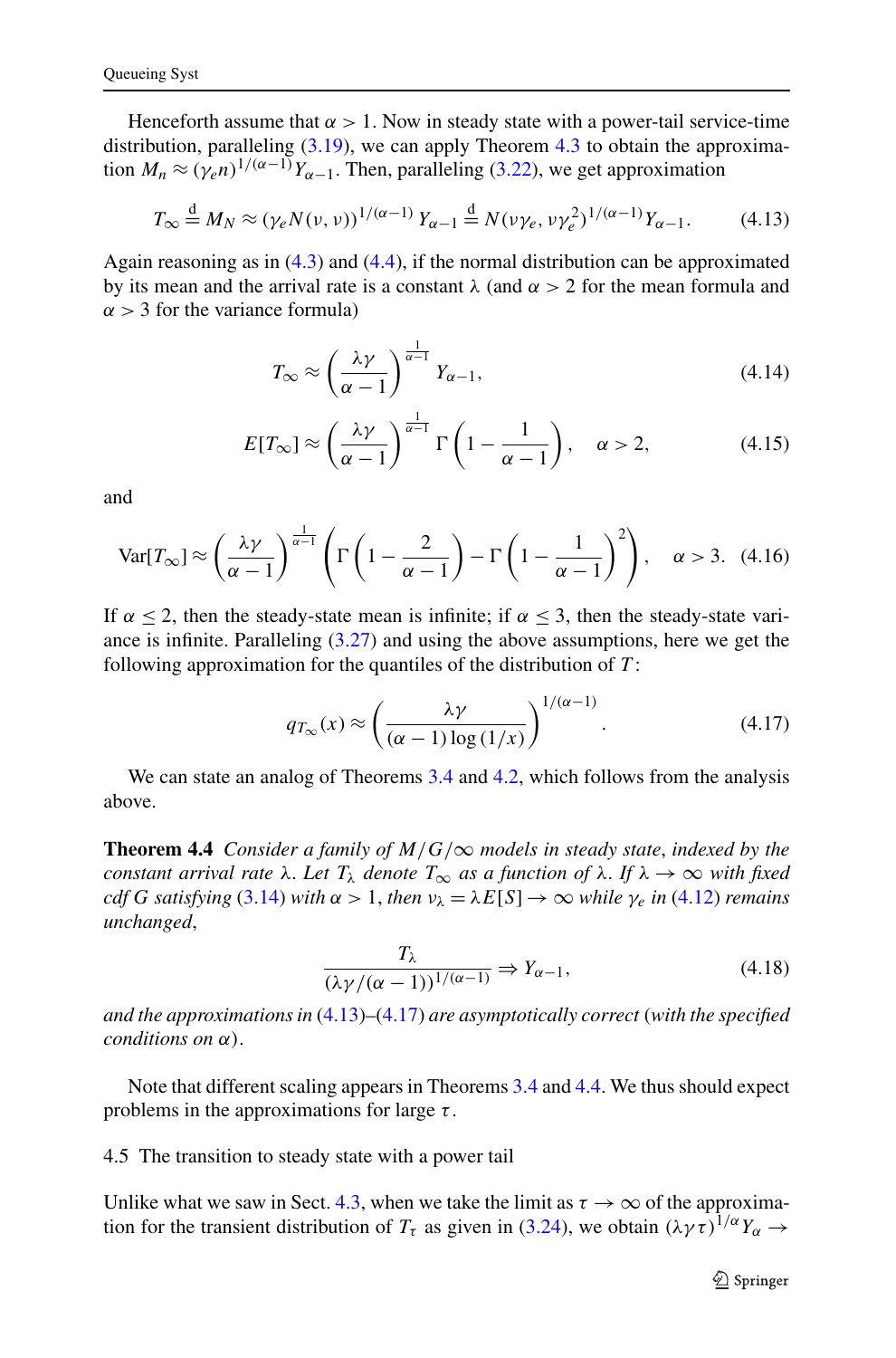<span id="page-15-0"></span>∞ w.p.1. That clashes with the approximation for the steady-state distribution given in [\(4.14\)](#page-14-0).

To better understand this phenomenon, we examine the two iterated limits  $\lim_{\tau \to \infty} \lim_{x \to \infty}$  and  $\lim_{x \to \infty} \lim_{\tau \to \infty}$  for the distribution of  $T_{\tau}$ . We will assume that  $\lambda(t) = \lambda$ , a constant, and that the distribution of *G* is Pareto with shift parameter *θ* and exponent parameter *α*; specifically, let the service-time ccdf be the Pareto ccdf

$$
G^{c}(x) \equiv \gamma(x+\theta)^{-\alpha}, \quad x \ge 0,
$$
\n(4.19)

where  $\gamma = \theta^{\alpha}$ . To have mean  $E[S] = 1$ , we let  $\theta = \alpha - 1$ . The associated SCV is  $c^2 = \alpha/(\alpha - 2)$ , for  $\alpha > 2$ .

Using the form of  $T<sub>\tau</sub>$  given in ([2.7](#page-4-0)), we will examine the two iterated limits with respect to

$$
-\log(P(T_\tau \le x)) = \lambda E[S] \left( G_e^c(x) - G_e^c(\tau + x) \right). \tag{4.20}
$$

For the Pareto ccdf in (4.19),

$$
G_e^c(x) = \left(\frac{1}{E[S]}\right) \left(\frac{\alpha - 1}{x + \theta}\right)^{\alpha - 1}, \quad x \ge 0.
$$
 (4.21)

Hence,

$$
\lambda E[S] \left( G_e^c(x) - G_e^c(\tau + x) \right)
$$
  
=  $\lambda (\alpha - 1)^{(\alpha - 1)} \left( \left( \frac{1}{x + \theta} \right)^{\alpha - 1} - \left( \frac{1}{x + \theta + \tau} \right)^{\alpha - 1} \right)$  (4.22)

$$
= \lambda(\alpha - 1)^{(\alpha - 1)} \left( \frac{(x + \theta + \tau)^{\alpha - 1} - (x + \theta)^{\alpha - 1}}{(x + \theta)^{\alpha - 1}(x + \theta + \tau)^{\alpha - 1}} \right).
$$
 (4.23)

Then, letting  $r \equiv r(x, \tau, \theta) \equiv (x + \theta + \tau)/(x + \theta)$ , we get

$$
\lambda E[S] \left( G_e^c(x) - G_e^c(\tau + x) \right) = \lambda \left( \frac{\alpha - 1}{x + \theta} \right)^{\alpha - 1} \left( 1 - r^{-(\alpha - 1)} \right). \tag{4.24}
$$

There are now three cases to consider:

First, if  $x \gg \tau \gg 0$ , which corresponds to the transient case and the iterated limit  $\lim_{\tau \to \infty} \lim_{x \to \infty}$ , then

$$
1 - r^{-(\alpha - 1)} = 1 - \left(1 + \frac{\tau}{x + \theta}\right)^{-(\alpha - 1)} \approx 1 - e^{-\frac{\tau(\alpha - 1)}{x + \theta}} \approx \frac{\tau(\alpha - 1)}{x + \theta} \tag{4.25}
$$

and

$$
\lambda E[S](G_e^c(x) - G_e^c(\tau + x)) \approx \lambda \tau \left(\frac{\alpha - 1}{x + \theta}\right)^{\alpha} \approx \lambda \tau \left(\frac{\alpha - 1}{x}\right)^{\alpha},\tag{4.26}
$$

implying that  $T_\tau \approx (\alpha - 1)(\lambda \tau)^{1/\alpha} Y_\alpha$ , which coincides with the transient approximation given in ([3.24](#page-10-0)).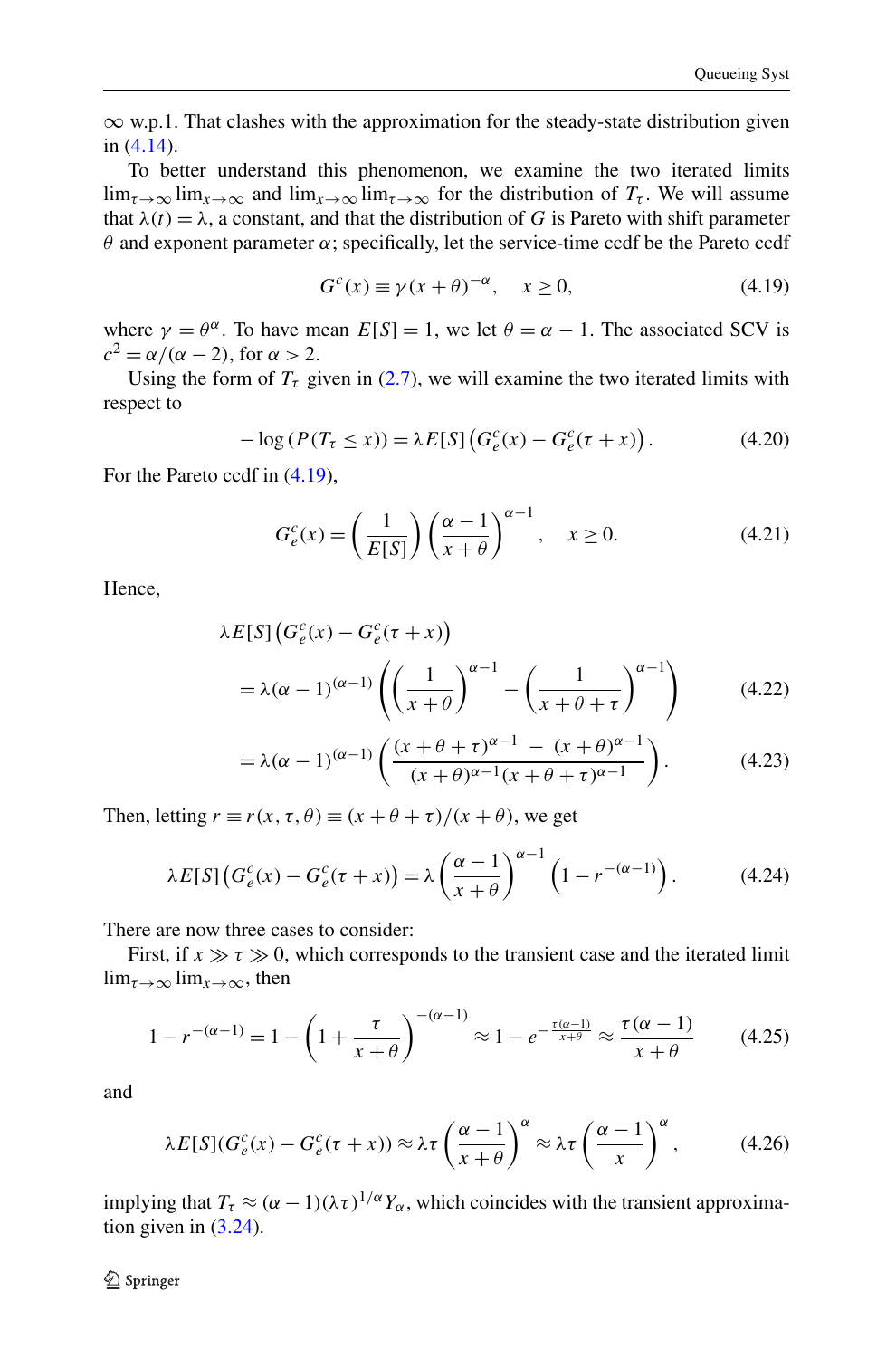<span id="page-16-0"></span>Second, if  $\tau \gg x \gg 0$ , which corresponds to the steady-state case and the iterated limit  $\lim_{x\to\infty} \lim_{\tau\to\infty}$ , then  $1 - r^{-(\alpha-1)} \approx 1$  and

$$
\lambda E[S](G_e^c(x) - G_e^c(\tau + x)) \approx \lambda \left(\frac{\alpha - 1}{x + \theta}\right)^{\alpha - 1} \approx \lambda \left(\frac{\alpha - 1}{x}\right)^{\alpha - 1},\tag{4.27}
$$

implying that

$$
T_{\tau} \approx (\alpha - 1)\lambda^{1/(\alpha - 1)} Y_{\alpha - 1},\tag{4.28}
$$

which coincides with the steady-state approximation given in  $(4.14)$  $(4.14)$  $(4.14)$ . Notice that formulas [\(4.26\)](#page-15-0) and (4.27) differ in two ways: Formula [\(4.26\)](#page-15-0) has an extra factor *τ* and a larger exponent on the  $(\alpha - 1)/x$  term. The  $\tau$  factor causes  $T_{\tau}$  to explode as  $\tau \to \infty$ .

Indeed, when we actually are in steady state, we have an exact relation for the distribution of  $T_{\infty}$  associated with this Pareto distribution, paralleling Corollary [2.1](#page-5-0). Combining Corollary [2.3](#page-6-0) and ([4.21](#page-15-0)), we obtain the steady-state formulas

$$
P(T_{\infty} \le x) = e^{-\lambda((\alpha - 1)/(x + \theta))^{(\alpha - 1)}}, \quad x \ge 0,
$$
\n(4.29)

so that

$$
P(T_{\infty} + \theta \le x) = P(T_{\infty} \le x - \theta) = e^{-\lambda((\alpha - 1)/x)^{(\alpha - 1)}}, \quad x \ge 0, \ x \ge \theta,\tag{4.30}
$$

and

$$
P\left((\alpha - 1)\lambda^{1/(\alpha - 1)}T_{\infty} + \theta \le x\right) = P(Y_{\alpha - 1} \le x) \equiv e^{-x^{-(\alpha - 1)}}, \quad x \ge \theta. \tag{4.31}
$$

By (4.30), we see that the asymptotic steady-state approximation for higher quantiles of *T* will exceed the exact values by exactly  $\theta$ , provided that the system is indeed in steady state. (That is borne out by the numerical examples; e.g., see Table [3.](#page-23-0))

Finally, there is the third case in which  $\tau \approx x \gg 0$ , where neither of the above approximations would be appropriate. In other words, the transient extreme value approximations are only appropriate when *x* is very large relative to  $\tau$ , and the steadystate approximations are only appropriate when  $\tau$  is very large relative to x. The third case represents an in-between zone, where we would expect both our transient and steady-state approximations to fail.

As reasonable overall approximations for the moments and quantiles of  $T_{\tau}$ , we can take the *minimum* of the transient and steady-state approximations. This modified approximation is supported by Corollary [2.3](#page-6-0), which shows that the steady-state time  $T_{\infty}$  is always a stochastic upper bound for the transient time  $T_{\tau}$ . Moreover, we know that the transient approximations diverge to infinity, so that they inevitably become inaccurate. So we should disregard the transient approximation when it exceeds the steady-state approximation. From  $(3.27)$  $(3.27)$  $(3.27)$  and  $(4.17)$  $(4.17)$  $(4.17)$ , we see that the two approximations will coincide for the quantiles for the value of  $\tau$  satisfying the equation

$$
q_{T_{\tau}}(x) \approx \left(\frac{\lambda \gamma \tau}{\log\left(1/x\right)}\right)^{1/\alpha} = \left(\frac{\lambda \gamma}{(\alpha - 1)\log\left(1/x\right)}\right)^{1/(\alpha - 1)} \approx q_{T_{\infty}}(x),\tag{4.32}
$$

 $\mathcal{D}$  Springer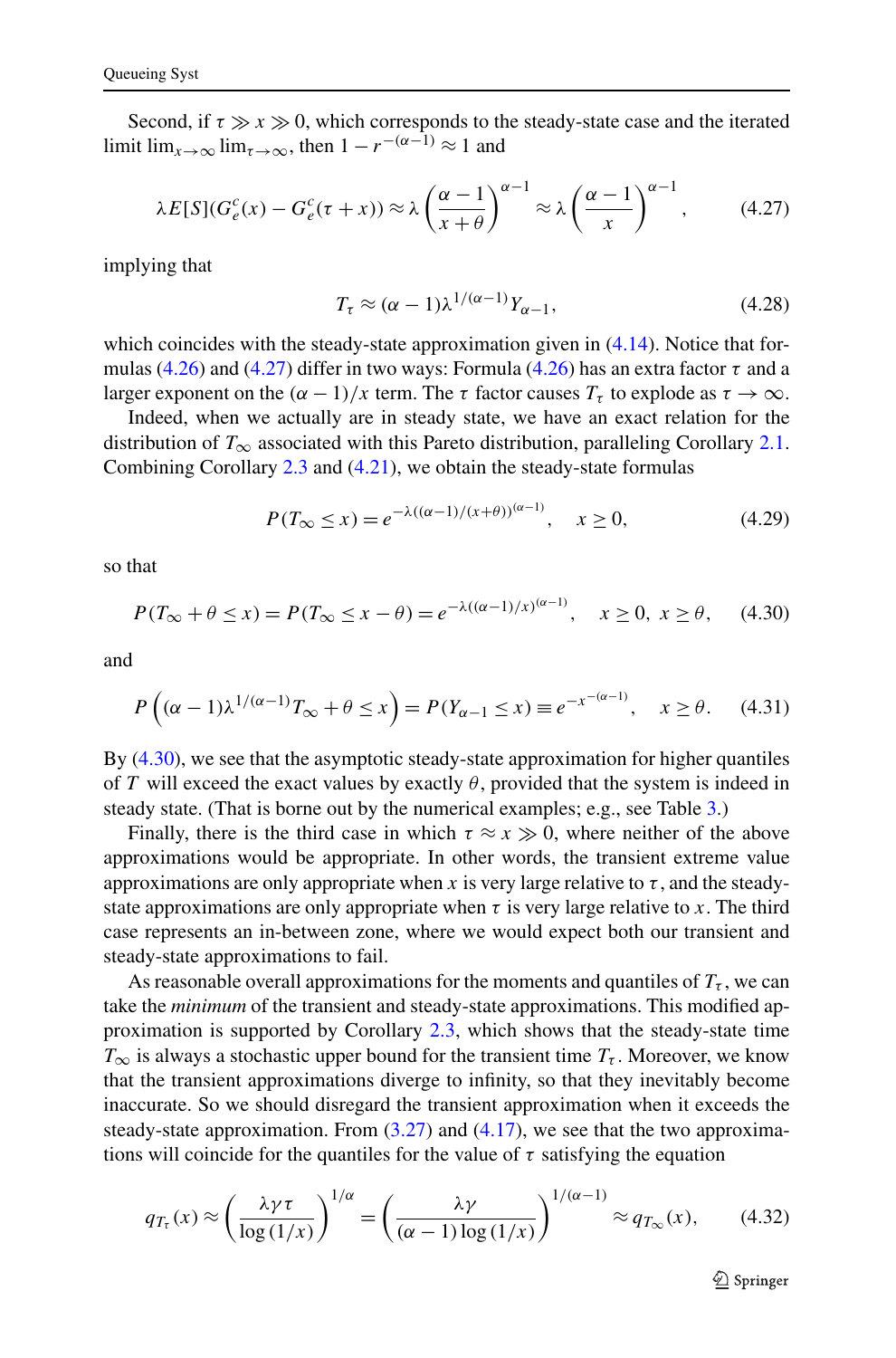<span id="page-17-0"></span>where  $\gamma = (\alpha - 1)^{\alpha}$ , yielding the *matching time* 

$$
\tau^* = \left(\frac{\lambda}{\log\left(1/q\right)}\right)^{1/(\alpha-1)}.\tag{4.33}
$$

This matching time  $\tau^*$  provides a rough approximation for the time that the system can be considered to have reached steady state with respect to a given quantile. The simple formula clearly shows the dependence upon  $\lambda$ , *x* and  $\alpha$ .

We now proceed to examine the third case more carefully. To do so, assume that *y* = *bτ* for some positive constant *b*, and then let  $\tau \to \infty$ . Then we have

$$
r(y, \tau, \theta) \equiv r(\tau, \theta) = \frac{(b+1)\tau + \theta}{b\tau + \theta} \to \frac{b+1}{b} \quad \text{as } \tau \to \infty.
$$
 (4.34)

Thus, from  $(4.24)$  $(4.24)$  $(4.24)$ , we see that

$$
\lambda E[S](G_e^c(y) - G_e^c(\tau + y)) \to \lambda \left(\frac{\alpha - 1}{y + \theta}\right)^{(\alpha - 1)} (1 - (b/(b+1))^{\alpha - 1})
$$
  
as  $\tau \to \infty$ . (4.35)

Combining ([4.20](#page-15-0)) and (4.35), we obtain an approximation for  $P(T \le y)$ . Reasoning as in  $(4.27)$ , we obtain

$$
\lambda E[S](G_e^c(y) - G_e^c(\tau + y)) \approx \lambda \left(1 - \left(\frac{b}{b+1}\right)^{(\alpha-1)}\right) \left(\frac{\alpha-1}{y+\theta}\right)^{\alpha-1},
$$

$$
\approx \lambda \left(1 - \left(\frac{b}{b+1}\right)^{(\alpha-1)}\right) \left(\frac{\alpha-1}{y}\right)^{\alpha-1}, \quad (4.36)
$$

implying that

$$
T \approx (\alpha - 1)\lambda^{1/(\alpha - 1)} \left(1 - \left(\frac{b}{b+1}\right)^{(\alpha - 1)}\right)^{\frac{1}{\alpha - 1}} Y_{\alpha - 1}.
$$
 (4.37)

Paralleling ([4.17](#page-14-0)), we get the following quantile approximation

$$
q_T(x) \approx (\alpha - 1) \left(\frac{\lambda}{\log(1/x)}\right)^{1/(\alpha - 1)} \left(1 - (b/(b+1))^{(\alpha - 1)}\right)^{1/(\alpha - 1)}
$$

$$
= \left(1 - (b/(b+1))^{(\alpha - 1)}\right)^{1/(\alpha - 1)} q_{T_{\infty}}(x).
$$
(4.38)

In this third limiting regime, the approximate quantile  $q_T(x)$  is a fixed fraction of the steady-state quantile  $q_{T<sub>\infty</sub>}$  (x) depending on *b* and *α*. The steady-state quantile is approached as *b* decreases toward 0. We can expect this approximation depending upon *b* to perform well for quantiles  $q_T(x) = b\tau$  when  $\tau$  is suitably large.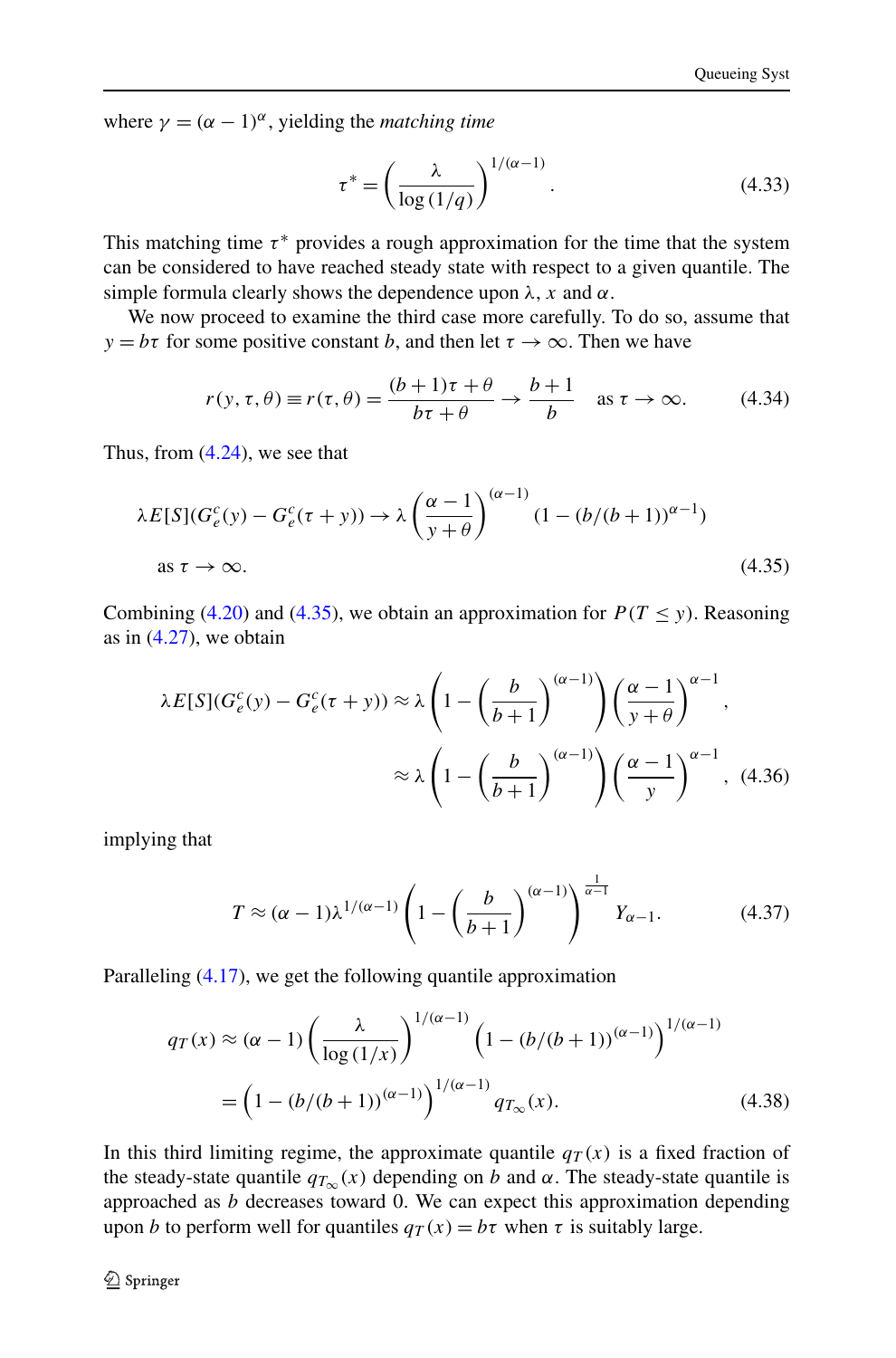#### <span id="page-18-0"></span>**5 Numerical comparisons**

We now see how the various approximations perform by making comparisons with exact values from Sect. [2.](#page-3-0) We only consider the case of a homogeneous Poisson arrival process. We consider values of  $\tau$  for which the queue can be considered to be in steady state at time  $\tau$  and values for which it cannot. We first consider the case of a pure-exponential tail and then a power tail. In all cases, we normalize so that  $E[S] = 1$ . We performed extensive calculations for several service-time distributions over a wide range of arrival rates  $\lambda$  and terminal times  $\tau$ . Extensive results appear in [\[8](#page-27-0)]; we present the highlights here.

All exact computations were performed with *Mathematica* using the formulas in Sect. [2](#page-3-0). We use binary search with the exact cdf in  $(2.5)$  in order to numerically calculate the exact quantiles of the distribution of  $T$ , just as in [\[3](#page-27-0)]. These values were also verified through simulation in many cases. (For large values of  $v<sub>\tau</sub>$ , it became prohibitively expensive to perform high-accuracy simulations.)

For all distributions with a pure-exponential tail, we considered 7 values of *λ* and 9 values of *τ*, yielding  $7 \times 9 = 63$  cases in all. The 7 values of λ are  $2^{2n-1}$  for  $n =$ 0, 1, ..., 6, while the 9 values of  $\tau$  are  $2^{n-1}$  for  $n = 0, 1, \ldots, 8$ . For all distributions with a power tail, we considered 6 values of  $\lambda$  and 10 values of  $\tau$ , yielding  $6 \times 10 = 60$ cases in all. The 6 values of  $\lambda$  are  $2^{4n-1}$  for  $n = 0, 1, \ldots, 5$ , while the 10 values of *τ* are  $2^{3n-1}$  for  $n = 0, 1, \ldots, 9$ . We let both  $\lambda$  and  $\tau$  vary over a wider range for the power-tailed distributions. All numerical values are given to four significant digits.

#### 5.1 A pure-exponential tail

We considered examples with  $c^2 = 1$ ,  $c^2 = 0.6 < 1$  and  $c^2 = 4.0 > 1$ . For  $c^2 = 1$ , we consider an exponential distribution, as in Sect. 2 of [[3\]](#page-27-0). For  $c^2 = 0.6$ , we consider a hypoexponential distribution, i.e., the convolution of two exponential distributions with different means, as in Sect. 6 of [[3\]](#page-27-0). Specifically, the service-time ccdf is

$$
G^{c}(x) = 1.618e^{-1.38313x} - 0.621e^{-3.61011x}, \quad x \ge 0.
$$
 (5.1)

For  $c^2 = 4$ , we consider an  $H_2$  distribution, which has ccdf

$$
G^{c}(x) = pe^{-\eta x} + (1 - p)e^{-\delta x}, \quad x \ge 0.
$$
 (5.2)

The three parameters  $\eta$ ,  $\delta$  and  $p$  in (5.2) are chosen so that the mean is 1, the SCV is  $c^2 = 4.0$  and the proportion of the mean provided by the dominant exponential component (with rate  $\eta$ , where  $\eta < \delta$ ) is

$$
r = \frac{p/\eta}{(p/\eta) + ((1-p)/\delta)} = \frac{p}{\eta}.
$$
 (5.3)

Formulas relating different parameterizations are given in [\[3](#page-27-0)]. In this case,  $G<sup>c</sup>(x)$  ∼  $\gamma e^{-\eta x}$  as  $x \to \infty$  with  $\gamma = p$ . We consider  $H_2$  distributions with three possible values of *r*:  $r = 0.25$ ,  $r = 0.50$  and  $r = 0.75$ , as in Sect. 4 of [[3\]](#page-27-0).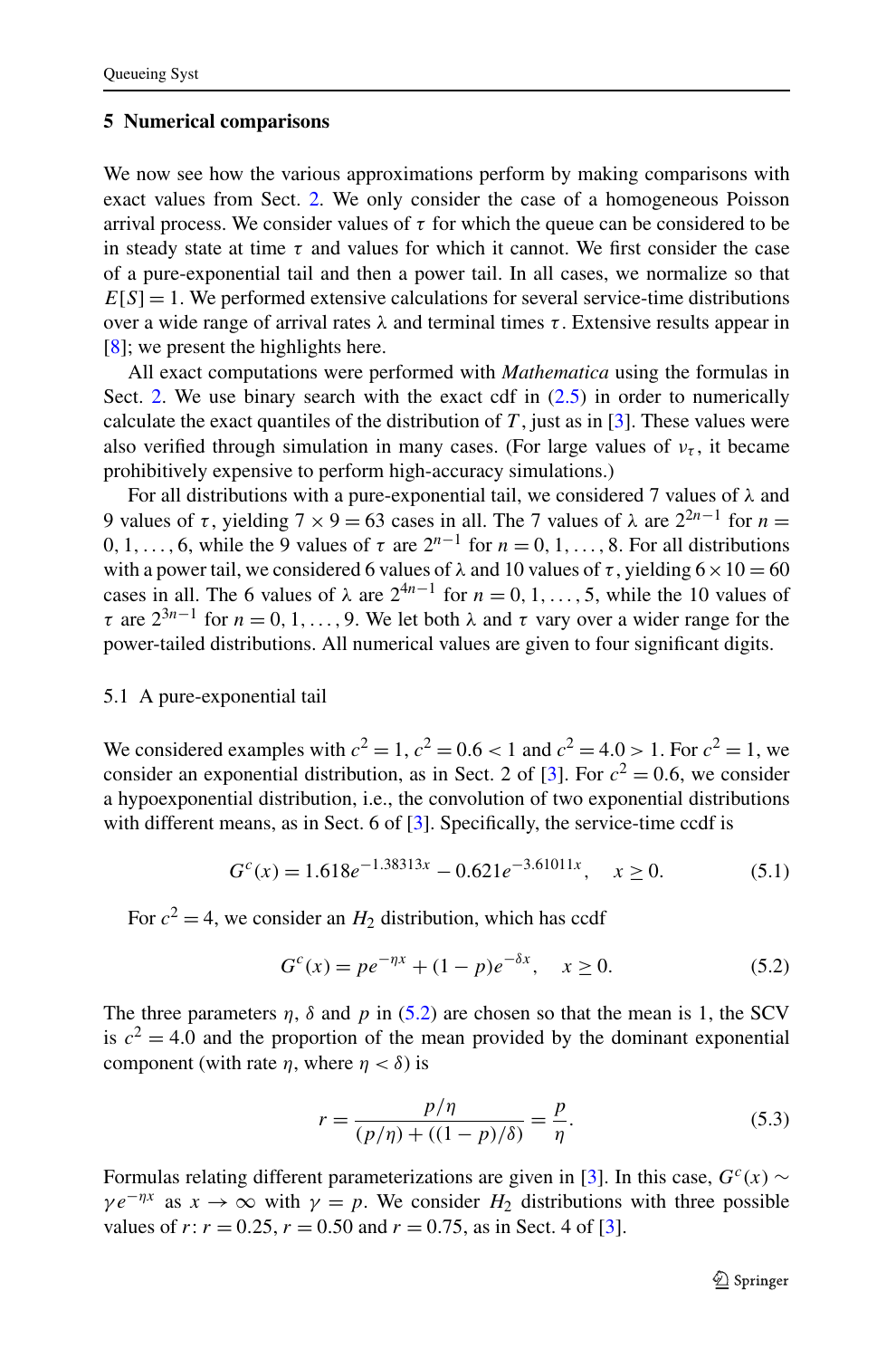## *5.1.1 Exponential service times*

Consistent with Corollary [2.1](#page-5-0), the results for the exponential distribution are spectacular; results are shown in [[8\]](#page-27-0). For the transient approximation, the only error is due to the probability  $P(T = 0) = e^{-\nu_{\tau}}$ . When  $\nu_{\tau} = 8$ ,  $P(T = 0) = 0.0003$ , so that for  $\nu_\tau > 8$ ,  $P(T = 0)$  is negligible and the transient approximation is accurate to four significant digits. All approximations break down when  $v_\tau$ , the mean number in queue at time  $\tau$ , is too small. The breakdown point occurs approximately at  $v_{\tau} = 1$ . When  $v_\tau$  < 1, the approximations are often negative.

When  $\tau \geq 8$ , the  $M/G/\infty$  queue can be regarded as being in steady state; as anticipated from ([2.15](#page-6-0)). Then the steady-state approximation agrees with the transient approximation. For smaller values of  $\tau$ , especially for  $\tau$  < 2, the transient approximation is significantly better than the steady-state approximation, as we would expect.

## *5.1.2 Hypoexponential service times*

Results for the hypoexponential distribution with  $c^2 = 0.6$  are displayed in Table [1](#page-20-0). We show results for 4 values of  $\lambda$ : 2, 8, 32 and 2048, and 2 values of  $\tau$ : 0.5 and 8.0. We display the mean and variance and three quantiles:  $q_T(0.50)$ ,  $q_T(0.95)$ , and *qT (*0*.*9999*)*.

For the two higher quantiles,  $q_T(0.95)$ , and  $q_T(0.9999)$ , the transient approximation performs well for all these cases. The only poor performance of the transient approximation for other characteristics occurs for  $\lambda = 2$  and  $\tau = 0.5$ , where  $\nu_{\tau} = 0.881 < 1$ . For  $\tau = 8.0$ , the steady-state approximations agree with the transient approximations, with the exception of the variance when  $\lambda = 2.0$ . For almost all cases with  $\tau = 8$ , the approximations are yielding accuracy to all four significant digits displayed.

Overall, we conclude that, for service-time distributions with a pure-exponential tail and  $c^2 \leq 1$ , the transient approximation should perform well provided that  $v<sub>\tau</sub> \geq 1$ . Moreover, the steady-state approximation ought to agree with the transient approximation for  $\tau \geq 8$ . As with the exponential distribution, the transient approximation should be significantly better than the steady-state approximation when  $\tau \leq 2$ .

Finally, we discuss the steady-state two-moment approximation presented in Sect. [4.2](#page-12-0). The two-moment steady-state approximation also performs quite well in this case, consistently producing errors less than 10%. As in [[3\]](#page-27-0), we conclude that it performs quite well for  $c^2 \le 1$  when  $c^2$  does not differ greatly from 1.

### *5.1.3 Hyperexponential service times*

We display results for  $H_2$  service times with  $c^2 = 4.0$  and  $r = 0.5$  in Table [2.](#page-21-0) We show results for 3 values of *λ*: 8, 128 and 2048, and 3 values of *τ* : 1*.*0, 8*.*0 and 32*.*0. We consider larger values of  $\tau$  in Table [2](#page-21-0) than in Table [1](#page-20-0) because it takes the system longer to reach steady state with the  $H_2$  service-time distribution. Referring to  $(2.15)$ , we see that the "mean time to approach steady state,"  $E[S_e] = (c^2 + 1)/2 = 2.5$ here, compared to  $E[S_e] = (c^2 + 1)/2 = 0.8$  for the hypoexponential service-time distribution considered above.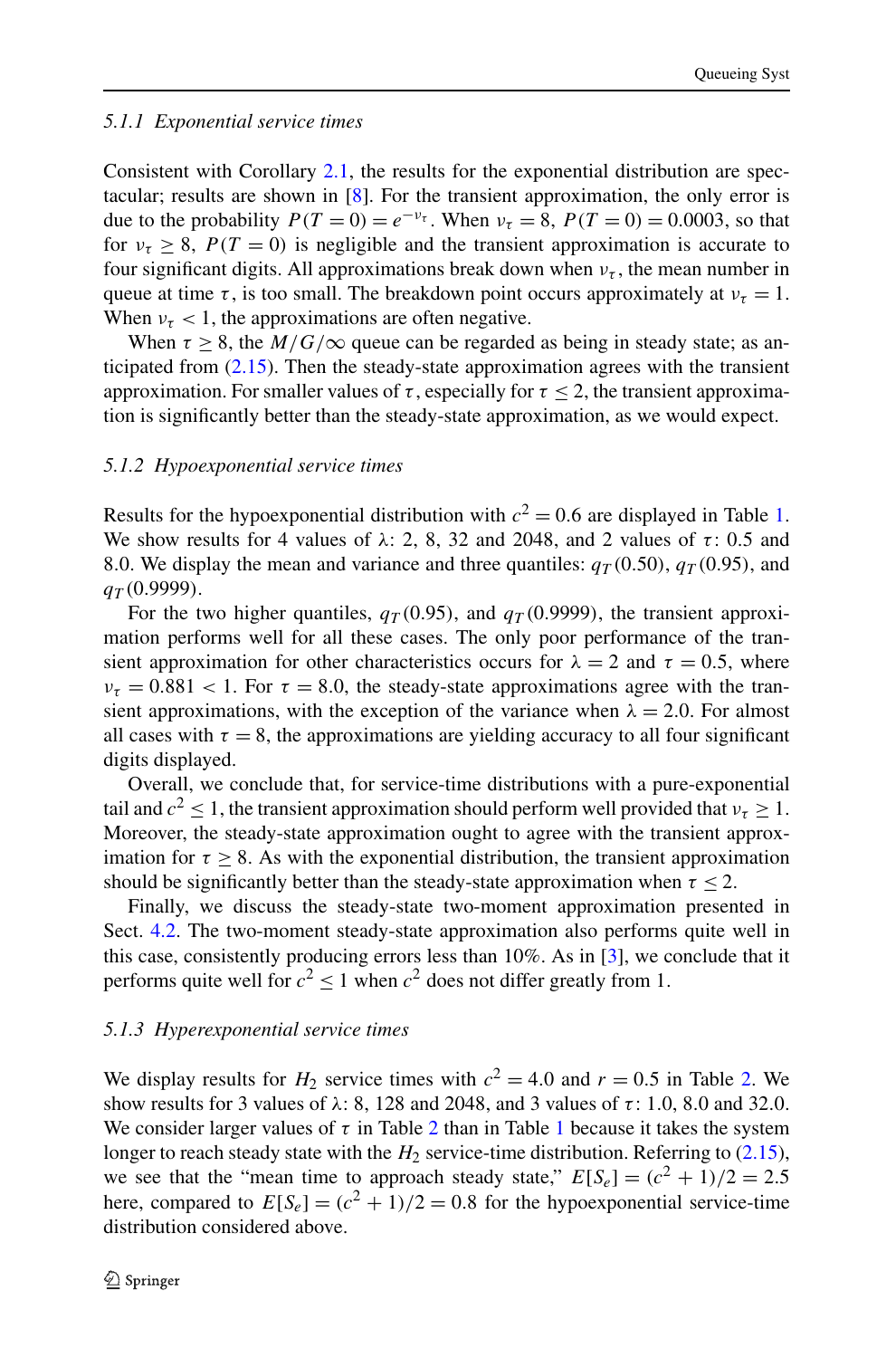<span id="page-20-0"></span>**Table 1** A comparison of approximations with exact values for the characteristics of the distribution of *T* , the remaining time until the last departure. The service distribution *G* is hypoexponential, the convolution of two exponentials, having mean  $E[S] = 1$  and  $c^2 = 0.6$ ; the ccdf is in [\(5.1](#page-18-0)). The arrival rate is a constant  $\lambda$ . The arrival process is turned off at time  $\tau$ . The key model parameters  $\nu_{\tau}$  and  $\gamma_{\tau}$  are as given in formulas ([2.1\)](#page-3-0) and [\(3.2](#page-7-0)). The transient approximations for the mean, variance and quantiles are given in [\(3.7](#page-7-0)), ([3.8\)](#page-8-0) and [\(3.12](#page-8-0)). The steady-state approximations for the mean, variance and quantiles are given in [\(4.3](#page-12-0)), ([4.4\)](#page-12-0) and ([4.6\)](#page-12-0). The corresponding two-moment steady-state approximations for the mean, variance and quantiles are given in  $(4.3)$  $(4.3)$ – $(4.6)$  $(4.6)$  with  $(4.8)$  $(4.8)$  and  $(4.9)$  $(4.9)$ 

| Hypoexponential service-time distribution with $c^2 = 0.6$ |       |       |       |       |       |       |       |       |
|------------------------------------------------------------|-------|-------|-------|-------|-------|-------|-------|-------|
| Model parameters                                           |       |       |       |       |       |       |       |       |
| λ                                                          | 2.0   | 2.0   | 8.0   | 8.0   | 32    | 32    | 2048  | 2048  |
| $\tau$                                                     | 0.5   | 8.0   | 0.5   | 8.0   | 0.5   | 8.0   | 0.5   | 8.0   |
| $v_{\tau}$                                                 | 0.881 | 1.996 | 3.522 | 7.982 | 14.09 | 31.93 | 901.6 | 2043  |
| $\gamma_{\tau}$                                            | 1.326 | 1.172 | 1.326 | 1.172 | 1.326 | 1.172 | 1.326 | 1.172 |
| $v_{\tau}\gamma_{\tau}$                                    | 1.168 | 2.340 | 4.672 | 9.358 | 18.69 | 37.43 | 1196  | 2396  |
| $P(T = 0) = e^{-v_{\tau}}$                                 | 0.415 | 0.136 | 0.030 | 0.000 | 0.000 | 0.000 | 0.000 | 0.000 |
| Performance measures                                       |       |       |       |       |       |       |       |       |
| E[T]                                                       | 0.612 | 1.033 | 1.511 | 2.030 | 2.532 | 3.036 | 5.541 | 6.043 |
| Transient approx.                                          | 0.530 | 1.032 | 1.532 | 2.034 | 2.534 | 3.036 | 5.541 | 6.043 |
| Steady st. approx.                                         | 1.032 | 1.032 | 2.034 | 2.034 | 3.036 | 3.036 | 6.043 | 6.043 |
| Steady st. 2-mt.                                           | 0.984 | 0.984 | 2.058 | 2.058 | 3.132 | 3.132 | 6.353 | 6.353 |
| Var[T]                                                     | 0.669 | 0.831 | 0.896 | 0.868 | 0.864 | 0.861 | 0.860 | 0.860 |
| Trans. & steady st.                                        | 0.860 | 0.860 | 0.860 | 0.860 | 0.860 | 0.860 | 0.860 | 0.860 |
| Steady st. 2-mt.                                           | 0.987 | 0.987 | 0.987 | 0.987 | 0.987 | 0.987 | 0.987 | 0.987 |
| $q_{T}(0.50)$                                              | 0.273 | 0.864 | 1.371 | 1.880 | 2.381 | 2.884 | 5.389 | 5.891 |
| Transient approx.                                          | 0.377 | 0.880 | 1.380 | 1.882 | 2.382 | 2.884 | 5.389 | 5.891 |
| Steady st. approx.                                         | 0.880 | 0.880 | 1.882 | 1.882 | 2.884 | 2.884 | 5.891 | 5.891 |
| Steady st. 2-mt.                                           | 0.821 | 0.821 | 1.895 | 1.895 | 2.968 | 2.968 | 6.190 | 6.190 |
| $q_T(0.95)$                                                | 2.259 | 2.762 | 3.262 | 3.764 | 4.264 | 4.767 | 7.271 | 7.773 |
| Transient approx.                                          | 2.260 | 2.762 | 3.262 | 3.764 | 4.264 | 4.767 | 7.271 | 7.773 |
| Steady st. approx.                                         | 2.762 | 2.762 | 3.764 | 3.764 | 4.767 | 4.767 | 7.773 | 7.773 |
| Steady st. 2-mt.                                           | 2.838 | 2.838 | 3.911 | 3.911 | 4.985 | 4.985 | 8.207 | 8.207 |
| $q_T(0.9999)$                                              | 6.771 | 7.274 | 7.774 | 8.276 | 8.776 | 9.278 | 11.78 | 12.29 |
| Transient approx.                                          | 6.771 | 7.274 | 7.774 | 8.276 | 8.776 | 9.278 | 11.78 | 12.29 |
| Steady st. approx.                                         | 7.274 | 7.274 | 8.276 | 8.276 | 9.278 | 9.278 | 12.29 | 12.29 |
| Steady st. 2-mt.                                           | 7.671 | 7.671 | 8.745 | 8.745 | 9.819 | 9.819 | 13.04 | 13.04 |

As before, we display the mean, the variance and the three quantiles:  $q_T(0.50)$ ,  $q_T(0.95)$ , and  $q_T(0.9999)$ . As in the previous two examples, the transient approximation for the high quantiles is accurate in all cases to the full four significant digits displayed. The steady-state approximation differs significantly from the transient approximation for  $\tau = 1$ , differs only slightly for  $\tau = 8.0$  and is identical (to the four digits displayed) for  $\tau = 32.0$ .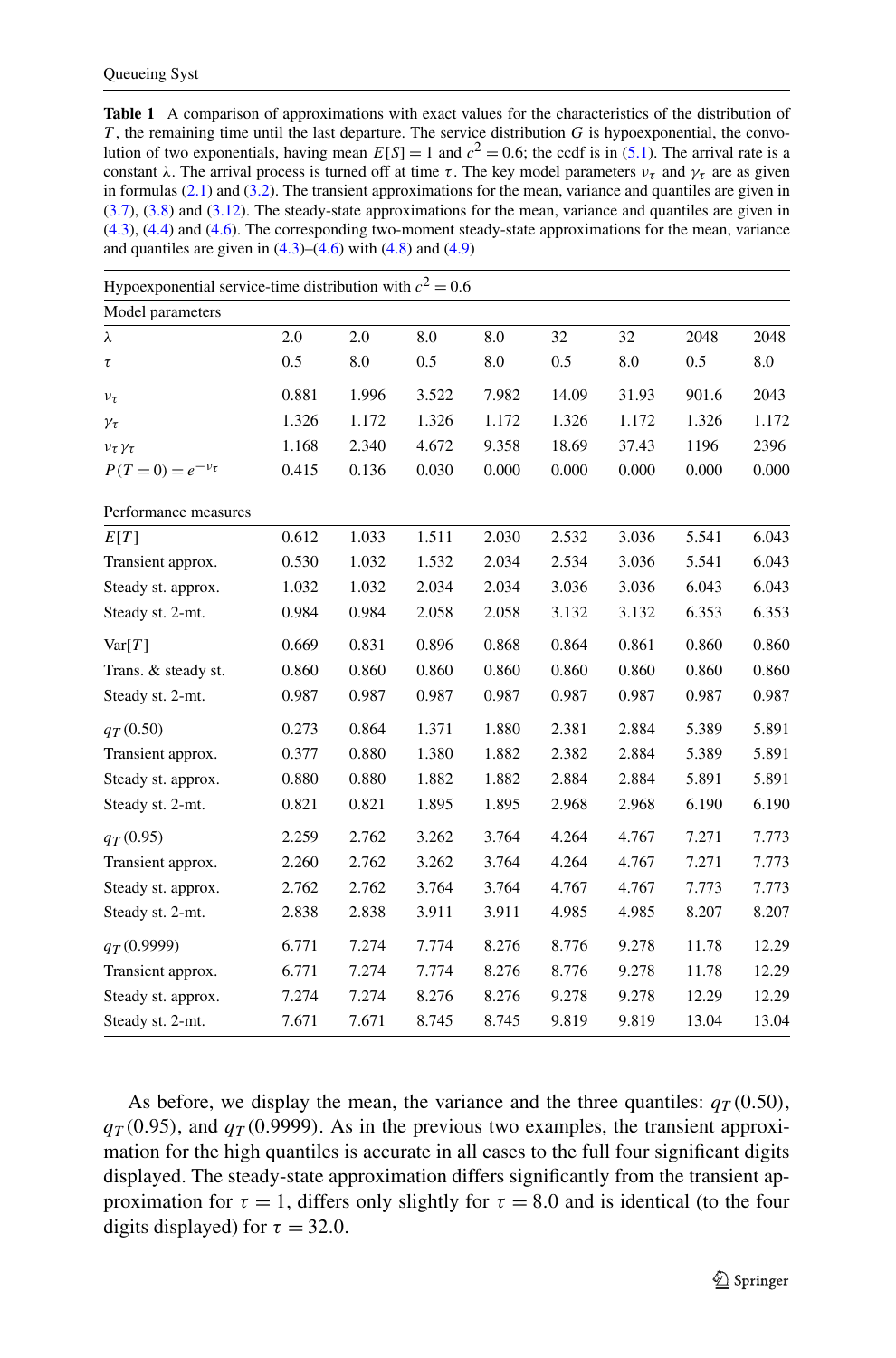<span id="page-21-0"></span>**Table 2** A comparison of approximations with exact values for the characteristics of the distribution of *T* , the remaining time until the last departure. The service distribution *G* is hyperexponential, the mixture of two exponentials, having mean  $E[S] = 1$ ,  $c^2 = 4.0$  and  $r = 0.5$ ; the ccdf is in ([5.2\)](#page-18-0). The arrival rate is a constant *λ*. The arrival process is turned off at time  $\tau$ . The key model parameters  $\nu_{\tau}$  and  $\gamma_{\tau}$  are as given in formulas ([2.1\)](#page-3-0) and [\(3.2](#page-7-0)). The transient approximations for the mean, variance and quantiles are given in [\(3.7](#page-7-0)), ([3.8\)](#page-8-0) and [\(3.12](#page-8-0)). The steady-state approximations for the mean, variance and quantiles are given in [\(4.3](#page-12-0)), ([4.4\)](#page-12-0) and ([4.6\)](#page-12-0). The corresponding two-moment steady-state approximations for the mean, variance and quantiles are given in [\(4.10\)](#page-13-0)

| Hyperexponential service-time distribution with $c^2 = 4.0$ and $r = 0.5$ |       |       |       |       |       |       |       |       |       |
|---------------------------------------------------------------------------|-------|-------|-------|-------|-------|-------|-------|-------|-------|
| Model parameters                                                          |       |       |       |       |       |       |       |       |       |
| λ                                                                         | 8.0   | 8.0   | 8.0   | 128.0 | 128   | 128   | 2048  | 2048  | 2048  |
| τ                                                                         | 1.0   | 8.0   | 32.0  | 1.0   | 8.0   | 32.0  | 1.0   | 8.0   | 32.0  |
| $v_{\tau}$                                                                | 4.129 | 7.341 | 7.997 | 66.06 | 117.5 | 128.0 | 1057  | 1879  | 2047  |
| $\gamma_{\tau}$                                                           | 0.196 | 0.455 | 0.500 | 0.196 | 0.455 | 0.500 | 0.196 | 0.455 | 0.500 |
| $v_{\tau}\gamma_{\tau}$                                                   | 0.807 | 3.341 | 3.997 | 12.92 | 53.46 | 63.95 | 206.6 | 855.3 | 1023  |
| $P(T = 0) = e^{-v_{\tau}}$                                                | 0.016 | 0.001 | 0.000 | 0.000 | 0.000 | 0.000 | 0.000 | 0.000 | 0.000 |
| Performance measures                                                      |       |       |       |       |       |       |       |       |       |
| E[T]                                                                      | 3.479 | 8.021 | 8.767 | 13.91 | 20.21 | 21.01 | 26.21 | 32.51 | 33.31 |
| Transient approx.                                                         | 1.611 | 7.912 | 8.708 | 13.91 | 20.21 | 21.01 | 26.21 | 32.51 | 33.31 |
| Steady st. approx.                                                        | 8.711 | 8.711 | 8.711 | 21.01 | 21.01 | 21.01 | 33.31 | 33.31 | 33.31 |
| Steady st. 2-mt.                                                          | 10.63 | 10.63 | 10.63 | 21.72 | 21.72 | 21.72 | 32.81 | 32.81 | 32.81 |
| Var[T]                                                                    | 17.64 | 30.73 | 31.41 | 32.36 | 32.38 | 32.38 | 32.38 | 32.38 | 32.38 |
| Trans. & steady st.                                                       | 32.38 | 32.38 | 32.38 | 32.38 | 32.38 | 32.38 | 32.38 | 32.38 | 32.38 |
| Steady st. 2-mt.                                                          | 26.32 | 26.32 | 26.32 | 26.32 | 26.32 | 26.32 | 26.32 | 26.32 | 26.32 |
| $q_{T}(0.50)$                                                             | 1.749 | 6.978 | 7.773 | 12.98 | 19.28 | 20.07 | 25.28 | 31.58 | 32.37 |
| Transient approx.                                                         | 0.676 | 6.978 | 7.773 | 12.98 | 19.28 | 20.07 | 25.28 | 31.58 | 32.37 |
| Steady st. approx.                                                        | 7.776 | 7.776 | 7.776 | 20.08 | 20.08 | 20.08 | 32.38 | 32.38 | 32.38 |
| Steady st. 2-mt.                                                          | 9.784 | 9.784 | 9.784 | 20.87 | 20.87 | 20.87 | 31.96 | 31.96 | 31.96 |
| $q_T(0.95)$                                                               | 12.23 | 18.53 | 19.32 | 24.53 | 30.83 | 31.62 | 36.83 | 43.13 | 43.93 |
| Transient approx.                                                         | 12.23 | 18.53 | 19.32 | 24.53 | 30.83 | 31.62 | 36.83 | 43.13 | 43.93 |
| Steady st. approx.                                                        | 19.33 | 19.33 | 19.33 | 31.63 | 31.63 | 31.63 | 43.93 | 43.93 | 43.93 |
| Steady st. 2-mt.                                                          | 20.20 | 20.20 | 20.20 | 31.29 | 31.29 | 31.29 | 42.38 | 42.38 | 42.38 |
| $q_T(0.9999)$                                                             | 39.91 | 46.21 | 47.01 | 52.21 | 58.51 | 59.31 | 64.51 | 70.81 | 71.61 |
| Transient approx.                                                         | 39.91 | 46.21 | 47.01 | 52.21 | 58.51 | 59.31 | 64.51 | 70.81 | 71.61 |
| Steady st. approx.                                                        | 47.01 | 47.01 | 47.01 | 59.31 | 59.31 | 59.31 | 71.61 | 71.61 | 71.61 |
| steady st. 2-mt.                                                          | 45.16 | 45.16 | 45.16 | 56.25 | 56.25 | 56.25 | 67.34 | 67.34 | 67.34 |

Overall, poor performance is only seen in the minimal case with  $\lambda = 8.0$  and  $\tau = 1.0$ . That can be explained by the product  $v_\tau \gamma_\tau = 0.807 < 1$ . The important role of  $v_\tau \gamma_\tau$  for the hyperexponential distribution is discussed in [\[3](#page-27-0)]. (From ([2.16\)](#page-6-0) we see that  $G_{\tau}$  is indeed an  $H_2$  cdf when *G* is  $H_2$  and  $\lambda(t) = \lambda$ .) In the asymptotic extreme-value approximation for the maximum of hyperexponential random variables, all but the dominant term of the hyperexponential mixture (that component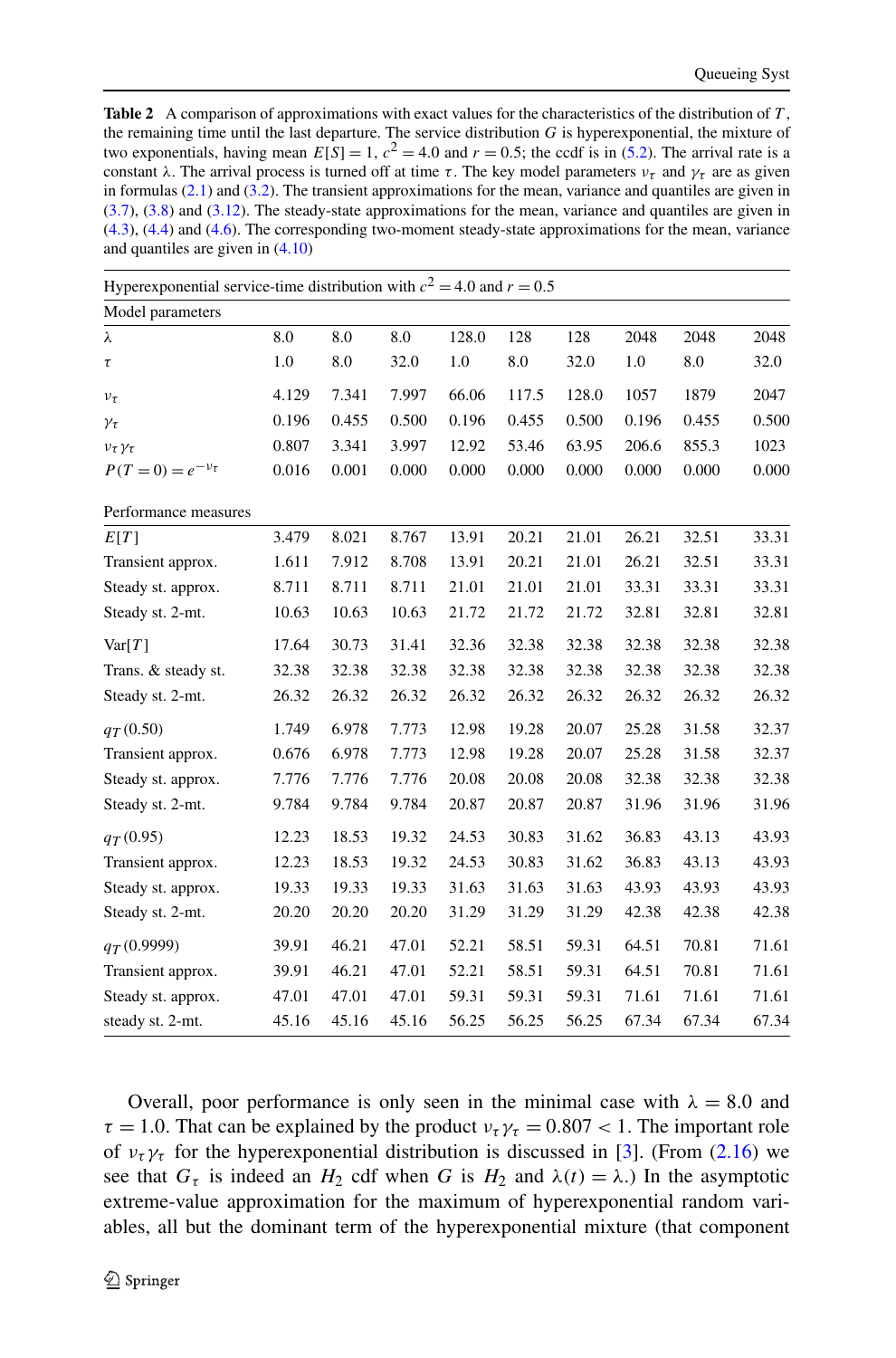exponential with greatest mean) are ignored. Viewing each hyperexponential service time as being drawn from each component distribution with some probability,  $v_\tau \gamma_\tau$ represents the expected number of service times in the maxima computation that have the dominant distribution. If the dominant component occurred too infrequently, we would expect the asymptotic approximation to perform badly, since extreme value theory does not hold for maxima of very few random variables. In particular, experience indicates that significant difficulties occur if  $v_\tau \gamma_\tau \leq 1$ . (This same criterion applies to the exponential distribution, because then  $v_\tau \gamma_\tau = v_\tau$ , since  $\gamma_\tau = 1$ .)

Again the two-moment steady-state approximation performs quite well, but it is tuned to perform well for *r* near 0*.*5. Indeed, our other tables show that the performance for  $H_2$  service times with  $c^2 = 4.0$  depends strongly on the third parameter *r*, just as in [[3\]](#page-27-0). The main transient and steady-state approximations apply for these other values of  $r$ , just as for  $r = 0.5$ , but the two-moment approximations remain unchanged, and thus perform quite badly for those other values of *r*. For example, for  $\lambda = 8.0$  and  $\tau = 32$ ,  $q_T(0.9999) = 75.88$ , 47.01 and 35.48 for  $r = 0.25$ , 0.50 and 0.75, respectively. The two-moment approximation  $q_T(0.9999) \approx 45.2$  serves for all three. It should be recognized that the two-moment approximations are only rough approximations, comparable to what you would get if you used an  $H_2$  distribution with  $r = 0.5$  as an approximation for some other  $H_2$  distribution.

### 5.2 A power tail

To illustrate a power tail, we consider the Pareto ccdf in  $(4.19)$  $(4.19)$ . To have mean *E*[*S*] = 1, we let  $\theta = \alpha - 1$ . The associated SCV is  $c^2 = \alpha/(\alpha - 2)$ , for  $\alpha > 2$ . We considered 3 examples with this Pareto distribution having parameter triples  $(\alpha, \theta, c^2) = (8, 7, 1.33), (4, 3, 2.00)$  and (2.5, 1.50, 5.0). For the case (2.5, 1.50, 5.0), a finite steady-state variance,  $Var(T_\infty)$ , does not exist since  $\alpha = 2.5 < 3$ . We display a subset of these results for the cases *(*4*,* 3*,* 2*.*00*)* and *(*2*.*5*,* 1*.*5*,* 5*.*0*)* in Tables [3](#page-23-0) and [4](#page-24-0).

Due to slower convergence to steady state and the necessity of larger  $\lambda$  for the approximations to be highly accurate, *λ* and *τ* must be allowed to take much larger values than in the exponential-tail setting. In Table [3](#page-23-0) we consider 3 values of *λ*:  $2^3 = 8$ ,  $2^{11} = 2048$  and  $2^{15} = 32,770$  and 3 values of  $\tau$ ;  $2^2 = 4$ ,  $2^{11} = 2048$  and  $2^{17} \approx 1.31E5 \equiv 1.31 \times 10^5$ . Table [4](#page-24-0) takes a different view, considering a very high arrival rate, but 8 different values for the termination time  $\tau$ , ranging from 0.5 to  $8.389E6 \equiv 8.389 \times 10^6$ .

As noted in Sect. [4.5](#page-14-0), the approximations for *E*[*T* ] and the quantiles of *T* are actually approximations for  $T + \theta$ , which arises since the asymptotics approximate  $1/(x + \theta)$  by  $1/x$ . As  $\lambda$  goes to infinity, the approximations are nevertheless asymptotically correct, since  $\theta$  is just some constant. Thus the ratio of the approximation to the true value still goes to 1. Once we make this adjustment, we see greater accuracy for Pareto service times.

The main observation from Table  $3$  is that we do not get the consistent high accuracy across almost all cases that we saw with the distributions having a pureexponential tail. The story is very different for a power tail. A principal problem is the inconsistency between the transient and steady-state approximations discussed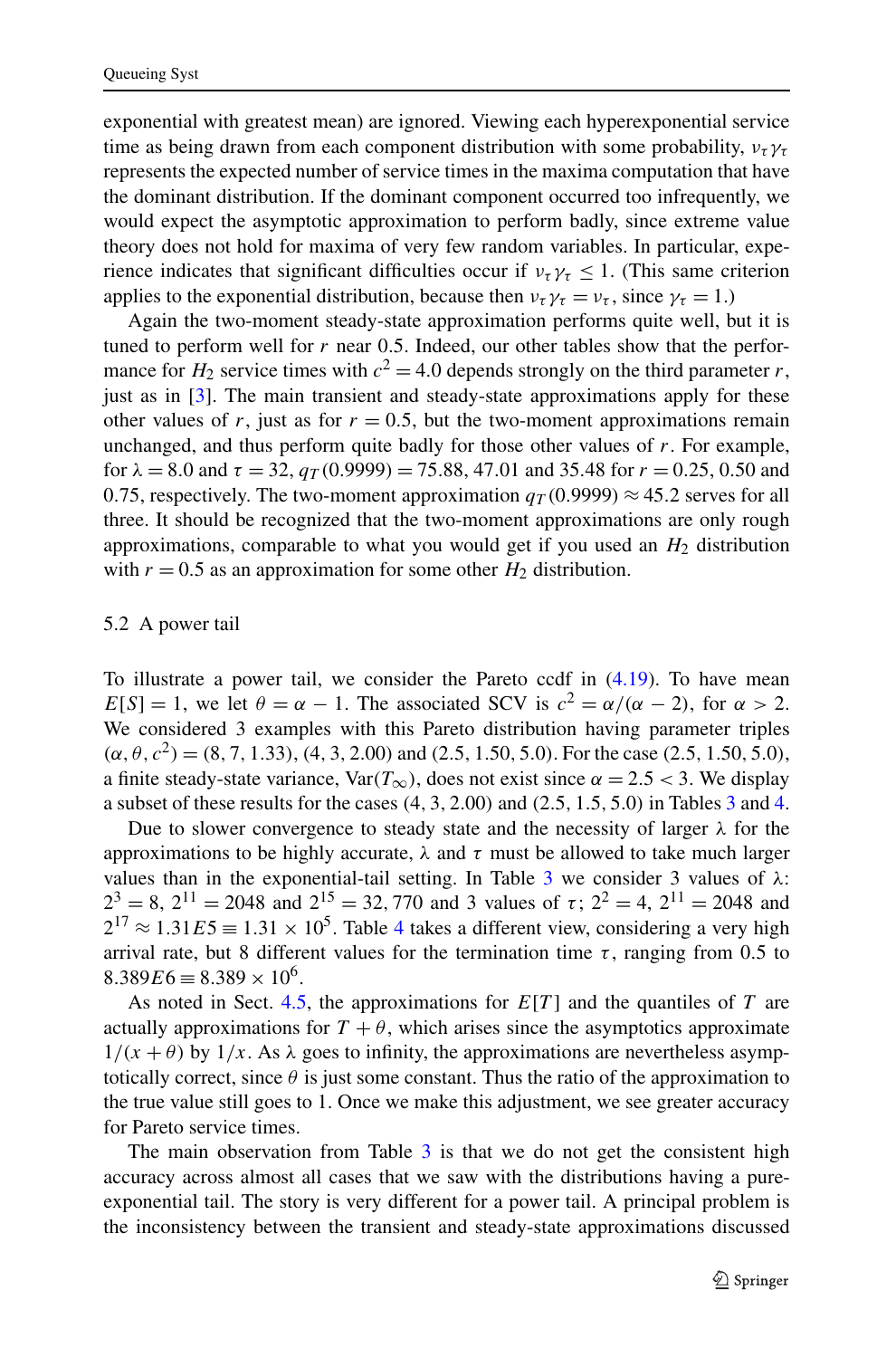<span id="page-23-0"></span>**Table 3** A comparison of approximations with exact values for the characteristics of the distribution of *T*, the remaining time until the last departure. The service distribution *G* is Pareto with mean  $ES = 1$ , *c*<sup>2</sup> = 2.0,  $\alpha$  = 4.0 and  $\theta$  = 3.0. The arrival rate is a constant *λ*. The arrival process is turned off at time *τ*. The key model parameters  $v_{\tau}$  and  $\gamma_{\tau}$  are as given in Theorem [3.3](#page-9-0). The transient approximations for the mean, variance and quantiles are given in ([3.25\)](#page-10-0), [\(3.26](#page-10-0)) and [\(3.27](#page-10-0)). The steady-state approximations for the mean, variance and quantiles are given in ([4.15\)](#page-14-0), ([4.16\)](#page-14-0) and ([4.17\)](#page-14-0). The approximation for the quantiles depending on the parameter *b* are given in ([4.38\)](#page-17-0)

| Pareto service-time distribution with $\alpha = 4.0$ and $c^2 = 2.0$ |             |             |         |        |        |         |        |        |         |
|----------------------------------------------------------------------|-------------|-------------|---------|--------|--------|---------|--------|--------|---------|
| Model parameters                                                     |             |             |         |        |        |         |        |        |         |
| λ                                                                    | 8.0         | 8.0         | 8.0     | 2048   | 2048   | 2048    | 32,770 | 32,770 | 32,770  |
| τ                                                                    | 4.0         | 2048.0      | 1.311E5 | 4.0    | 2048   | 1.311E5 | 4.0    | 2048   | 1.311E5 |
| $v_{\tau}$                                                           | 7.370       | 8.000       | 8.000   | 1887   | 2048   | 2048    | 3.02E4 | 3.28E4 | 3.28E4  |
| γτ                                                                   | 351.7       | 1.66E5      | 1.06E7  | 351.7  | 1.66E5 | 1.06E7  | 351.7  | 1.66E5 | 1.06E7  |
| $v_{\tau}\gamma_{\tau}$                                              | 2592        | 1.33E6      | 8.49E7  | 6.64E5 | 3.40E8 | 2.17E10 | 1.06E7 | 5.44E9 | 3.48E11 |
| $P(T = 0) = e^{-v_{\tau}}$                                           | 0.001       | 0.000       | 0.000   | 0.000  | 0.000  | 0.000   | 0.000  | 0.000  | 0.000   |
| Performance measures                                                 |             |             |         |        |        |         |        |        |         |
| E[T]                                                                 | 4.143       | 5.125       | 5.125   | 30.08  | 48.58  | 48.59   | 65.00  | 126.9  | 127.0   |
| Trans. approx.                                                       |             | 8.744 41.59 | 117.6   | 34.97  | 166.4  | 470.61  | 69.95  | 332.7  | 941.1   |
| Stdy. st. approx.                                                    | 8.125       | 8.125       | 8.125   | 51.59  | 51.59  | 51.59   | 130.0  | 130.0  | 130.0   |
| Var[T]                                                               |             | 13.14 30.33 | 30.43   | 219.9  | 1201   | 1226    | 881.7  | 7385   | 7784    |
| Trans. approx.                                                       | 13.79       | 312         | 2496    | 220.6  | 4992   | 3.99E4  | 882.4  | 2.00E4 | 1.60E5  |
| Stdy. st. approx                                                     | 30.43       | 30.43       | 30.43   | 1227   | 1227   | 1227    | 7790   | 7790   | 7790    |
| $q_{T}(0.50)$                                                        | 3.226       | 3.780       | 3.780   | 26.39  | 40.05  | 40.05   | 57.61  | 105.5  | 105.5   |
| Trans. approx.                                                       | 7.820       | 37.2        | 105.2   | 31.28  | 148.8  | 420.8   | 62.56  | 297.6  | 841.7   |
| Stdy. st. approx.                                                    | 6.780 6.78  |             | 6.78    | 43.05  | 43.05  | 43.05   | 108.5  | 108.5  | 108.5   |
| $b = 0.1$                                                            |             | 6.778 6.778 | 6.778   | 43.04  | 43.04  | 43.04   | 108.5  | 108.5  | 108.5   |
| $b = 1.0$                                                            | 6.485 6.485 |             | 6.485   | 41.18  | 41.18  | 41.18   | 103.8  | 103.8  | 103.8   |
| $b = 10.0$                                                           | 4.264 4.264 |             | 4.264   | 27.07  | 27.07  | 27.07   | 68.23  | 68.23  | 68.23   |
| $q_T(0.95)$                                                          | 10.21       | 13.15       | 13.15   | 55.03  | 99.53  | 99.54   | 115.0  | 255.3  | 255.4   |
| Trans. approx.                                                       | 14.99       | 71.32       | 201.7   | 59.97  | 285.3  | 806.9   | 119.9  | 570.6  | 1614    |
| Stdy. st. approx.                                                    | 16.15       | 16.15       | 16.15   | 102.5  | 102.5  | 102.5   | 258.4  | 258.4  | 258.4   |
| $b = 0.1$                                                            | 16.15       | 16.15       | 16.15   | 102.5  | 102.5  | 102.5   | 258.3  | 258.3  | 258.3   |
| $b = 1.0$                                                            | 15.45       | 15.45       | 15.45   | 98.04  | 98.04  | 98.04   | 247.2  | 247.2  | 247.2   |
| $b = 10.0$                                                           | 10.16       | 10.16       | 10.16   | 64.46  | 64.46  | 64.46   | 162.5  | 162.5  | 162.5   |
| $q_T(0.9999)$                                                        | 66.4        | 126.3       | 126.3   | 280.4  | 811.4  | 817.8   | 565.8  | 1980   | 2065    |
| Trans. approx.                                                       | 71.35       | 339.4       | 960     | 285.4  | 1358   | 3840    | 570.8  | 2715   | 7680    |
| Stdy. st. approx.                                                    | 129.3       | 129.3       | 129.3   | 820.8  | 820.8  | 820.8   | 2068   | 2068   | 2068    |
| $b = 0.1$                                                            | 129.3       | 129.3       | 129.3   | 820.6  | 820.6  | 820.6   | 2068   | 2068   | 2068    |
| $b = 1.0$                                                            | 123.7       | 123.7       | 123.7   | 785.1  | 785.1  | 785.1   | 1978   | 1978   | 1978    |
| $b = 10.0$                                                           | 81.31       | 81.31       | 81.31   | 516.2  | 516.2  | 516.2   | 1300   | 1300   | 1300    |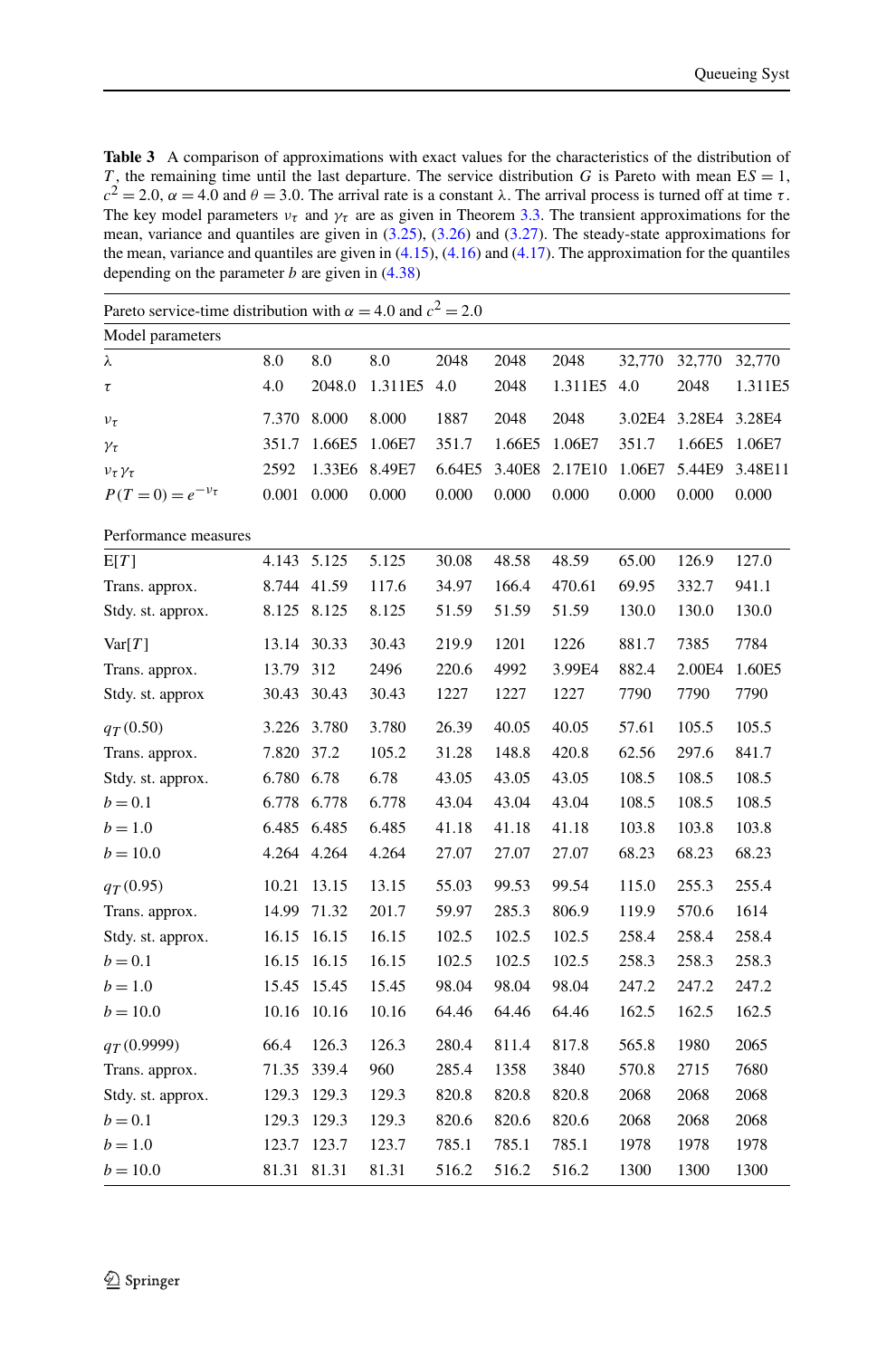<span id="page-24-0"></span>**Table 4** A comparison of approximations with exact values for the characteristics of the distribution of *T*, the remaining time until the last departure. The service distribution *G* is Pareto with mean  $ES = 1$ ,  $c^{2} = 5.0$ ,  $\alpha = 2.5$  and  $\theta = 1.5$ . The arrival rate is held fixed at a constant  $\lambda = 5.243 \times 10^{5}$ . The arrival process is turned off at time *τ* for 8 values of *τ* over a broad range, from 0*.*5 to 8*.*389×106. The key model parameters  $v<sub>\tau</sub>$  and  $\gamma<sub>\tau</sub>$  are as given in Theorem [3.3](#page-9-0). The transient approximations for the mean, variance and quantiles are given in ([3.25](#page-10-0)), [\(3.26](#page-10-0)) and ([3.27\)](#page-10-0). The steady-state approximations for the mean, variance and quantiles are given in ([4.15\)](#page-14-0), [\(4.16](#page-14-0)) and [\(4.17](#page-14-0)). For each performance measure, an asterisk marks the smallest transient approximation value that is less than the corresponding steady-state approximation value

| Pareto service-time distribution with $\alpha = 2.5$ and $c^2 = 5.0$ |          |                                         |                                 |          |                                     |          |          |                   |
|----------------------------------------------------------------------|----------|-----------------------------------------|---------------------------------|----------|-------------------------------------|----------|----------|-------------------|
| Model parameters                                                     |          |                                         |                                 |          |                                     |          |          |                   |
| λ                                                                    |          | 5.243E5 5.243E5 5.243E5 5.243E5 5.243E5 |                                 |          |                                     | 5.243E5  | 5.243E5  | 5.243E5           |
| $\tau$                                                               | 0.5      | 4.0                                     | 256.0                           | 2048     | 1.638E4                             | 1.311E5  | 1.049E6  | 8.389E6           |
| $v_{\tau}$                                                           |          | 1.838E5 4.496E5 5.241E5 5.243E5         |                                 |          | 5.243E5                             | 5.243E5  | 5.243E5  | 5.243E5           |
| $\gamma_{\tau}$                                                      | 3.931    | 12.85                                   | 705.8                           | 5644     | 4.515E4                             | 3.612E5  | 2.890E6  | 2.312E7           |
| $v_{\tau}\gamma_{\tau}$                                              |          | 7.224E5 5.779E6 3.699E8 2.959E9         |                                 |          | 2.367E10 1.894E11 1.515E12 1.212E13 |          |          |                   |
| $P(T=0)$                                                             | 0.000    | 0.000                                   | 0.000                           | 0.000    | 0.000                               | 0.000    | 0.000    | 0.000             |
| Performance measures                                                 |          |                                         |                                 |          |                                     |          |          |                   |
| E[T]                                                                 | 326.7    | 751.1                                   | 3856                            | 8211     | 1.502E4                             | 2.115E4  | 2.427E4  | 2.546E4           |
| Tran. ap.                                                            | 328.4    | 754.6                                   | 3983                            | 9150     | 2.102E4*                            | 4.829E4  | 1.109E5  | 2.549E5           |
| St. ap.                                                              |          | 2.613E4 2.613E4 2.613E4 2.613E4 2.613E4 |                                 |          |                                     | 2.613E4  | 2.613E4  | 2.613E4           |
| Var[T]                                                               |          | 1.154E5 6.093E5 1.697E7 8.920E7 4.530E8 |                                 |          |                                     | 1.974E9  | 6.918E9  | 2.128E10          |
| Tran. ap.                                                            |          | 1.154E5 6.093E5 1.697E7 8.958E7 4.728E8 |                                 |          |                                     | 2.496E9  |          | 1.317E10 6.952E10 |
| St. ap.                                                              | $\infty$ | $\infty$                                | $\infty$                        | $\infty$ | $\infty$                            | $\infty$ | $\infty$ | $\infty$          |
| $q_{T}(0.50)$                                                        | 253.6    | 583.2                                   | 2970                            | 6174     | 1.036E4                             | 1.224E4  | 1.244E4  | 1.245E4           |
| Tran. ap.                                                            | 255.4    | 586.7                                   | 3097                            | 7114*    | 1.634E4                             | 3.755E4  | 8.626E4  | 1.982E5           |
| St. ap.                                                              |          | 1.245E4 1.245E4 1.245E4 1.245E4 1.245E4 |                                 |          |                                     | 1.245E4  | 1.245E4  | 1.245E4           |
| $b = 0.1$                                                            |          | 1.222E4 1.222E4 1.222E4 1.222E4 1.222E4 |                                 |          |                                     | 1.222E4  | 1.222E4  | 1.222E4           |
| $b = 1.0$                                                            | 9308     | 9308                                    | 9308                            | 9308     | 9308                                | 9308     | 9308     | 9308              |
| $b = 10.0$                                                           | 3247     | 3247                                    | 3247                            | 3247     | 3247                                | 3247     | 3247     | 3247              |
| $q_T(0.95)$                                                          | 721.8    | 1659                                    | 8645                            |          | 1.916E4 3.895E4                     | 6.182E4  | 6.911E4  | 7.061E4           |
| Tran. ap.                                                            | 723.6    | 1662                                    | 8774                            |          | 2.016E4 4.631E4*                    | 1.064E5  | 2.444E5  | 5.615E5           |
| St. ap.                                                              |          | 7.065E4 7.065E4 7.065E4 7.065E4 7.065E4 |                                 |          |                                     | 7.065E4  | 7.065E4  | 7.065E4           |
| $b = 0.1$                                                            |          | 6.935E4 6.935E4 6.935E4 6.935E4 6.935E4 |                                 |          |                                     | 6.935E4  | 6.935E4  | 6.935E4           |
| $b = 1.0$                                                            |          | 5.282E4 5.282E4 5.282E4 5.282E4 5.282E4 |                                 |          |                                     | 5.282E4  | 5.282E4  | 5.282E4           |
| $b = 10.0$                                                           |          | 1.843E4 1.843E4 1.843E4 1.843E4 1.843E4 |                                 |          |                                     | 1.843E4  | 1.843E4  | 1.843E4           |
| $q_T(0.9999)$                                                        | 8778     |                                         | 2.017E4 1.063E5 2.436E5 5.538E5 |          |                                     | 1.227E6  | 2.495E6  | 3.961E6           |
| Tran. ap.                                                            | 8780     |                                         | 2.017E4 1.065E5 2.446E5 5.619E5 |          |                                     | 1.291E6  | 2.966E6* | 6.814E6           |
| St. ap.                                                              |          | 4.527E6 4.527E6 4.527E6 4.527E6 4.527E6 |                                 |          |                                     | 4.527E6  | 4.527E6  | 4.527E6           |
| $b = 0.1$                                                            |          | 4.444E6 4.444E6 4.444E6 4.444E6 4.444E6 |                                 |          |                                     | 4.444E6  | 4.444E6  | 4.444E6           |
| $b = 1.0$                                                            |          | 3.385E6 3.385E6 3.385E6 3.385E6 3.385E6 |                                 |          |                                     | 3.385E6  | 3.385E6  | 3.385E6           |
| $b = 10.0$                                                           |          | 1.181E6 1.181E6 1.181E6 1.181E6 1.181E6 |                                 |          |                                     | 1.181E6  | 1.181E6  | 1.181E6           |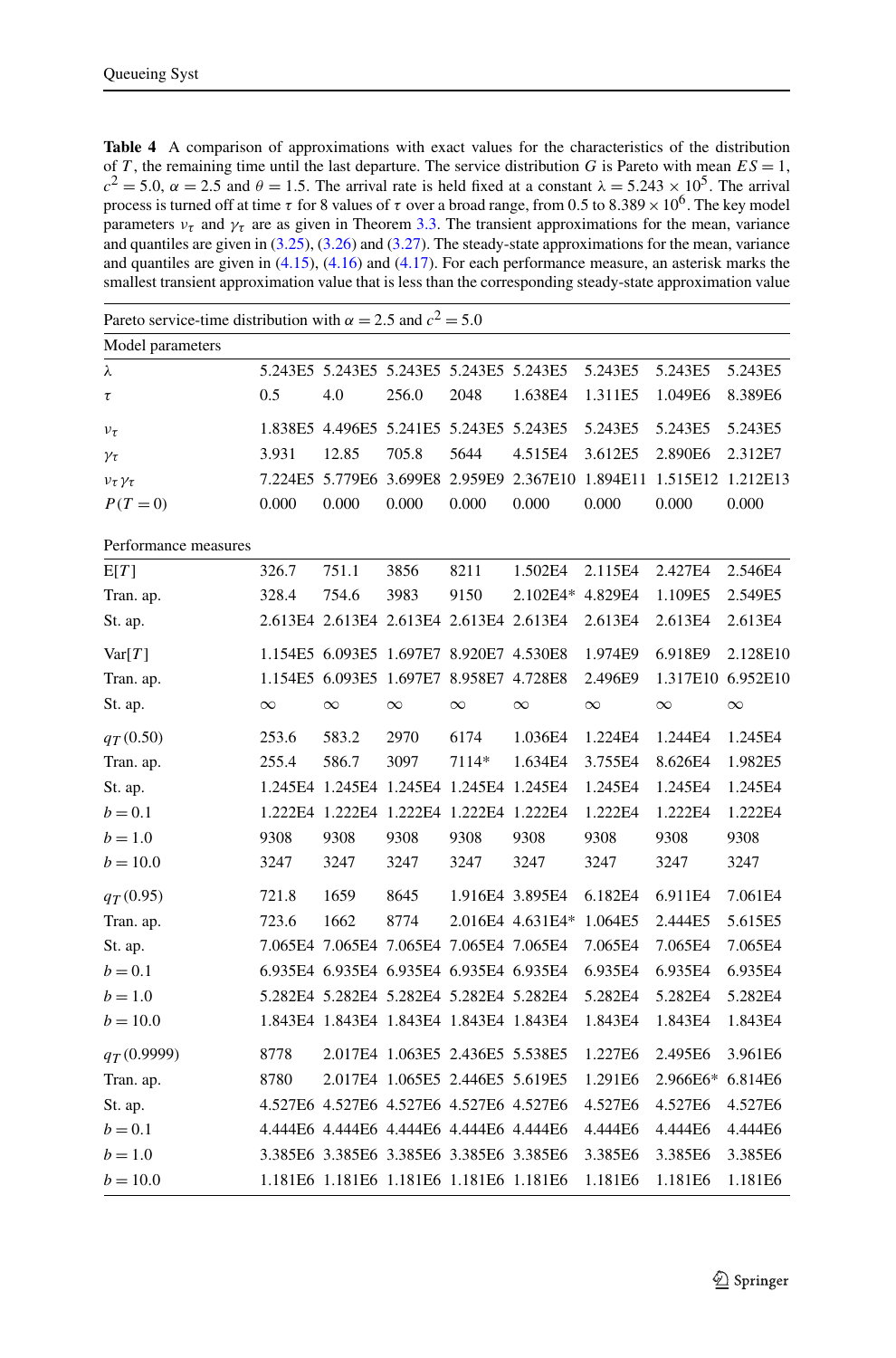<span id="page-25-0"></span>in Sect. [4.5.](#page-14-0) That section is important background for interpreting Table [3.](#page-23-0) As suggested there, we do indeed obtain a much better overall approximation for moments and quantiles if we use the minimum of the transient and steady-state approximations.

Even for the very large values of  $\lambda$  and  $\tau$  considered in Table [3,](#page-23-0) we have only limited accuracy. But if we look closely, we see that the accuracy is not too bad. First, the steady-state approximation is consistently accurate for the two larger times  $\tau = 2048$  and  $\tau = 1.311E5$ , consistent with [\(4.29\)](#page-16-0). In most cases the error in the steady-state approximation is precisely the shift  $\theta = 3.0$ . After that adjustment, the steady-state approximations in these cases are mostly accurate to the four displayed significant digits.

In Table [3,](#page-23-0) the performance of the transient approximation is significantly worse than the steady-state approximation, even in its best regions. However, the transient approximation is actually reasonably accurate for the shorter time  $\tau = 4.0$ . For very small  $\tau$ , such as  $\tau = 0.5$ , there is an error of almost exactly  $\theta = 3.0$ , just as for the steady-state approximation, but this error grows as  $\tau$  increases. For  $\tau = 4.0$ , we see an absolute error of about 5 in all cases. For the extremely large values of *λ* we consider, this nearly constant error of about 5 at  $\tau = 4.0$  becomes relatively negligible.

With respect to the time at which steady-state is reached, we can still use the relation ([2.15\)](#page-6-0). The cdf  $G_e$  will show that the rate of approach to equilibrium is indeed much slower now. As a rough estimate, we can use the time  $\tau^*$  in [\(4.33\)](#page-17-0) at which the transient approximation equals the steady-state approximation. We see the advantage of the special approximation for quantiles in ([4.38](#page-17-0)) in one case: When  $\tau = 2048$  and  $b = 1$ , we have the approximation  $q_T(0.9999) \approx 1978 \approx b\tau = 2048$ ; consistent with that, the exact value there is 1980.

Table [4](#page-24-0) considers the most variable Pareto distribution (of the four we consider) with  $\alpha = 2.5$ . Here the remaining time until the last departure in steady-state,  $T_{\infty}$ , fails to have a finite variance. Accordingly, we see the transient variances steadily increasing without bound. In this case, the approach to steady state is very slow. We see that the lower quantile  $q_T(0.5)$  has reached steady-state for the last three values of *τ* , but the highest quantile *qT (*0*.*9999*)* has not reached steady state even by the final termination time  $\tau = 8.4 \times 10^6$ .

In this view, including very large  $\lambda$  and smaller  $\tau$ , we see that the transient approximation looks very good in many cases, while the steady-state approximation does not. For the smallest value of  $\tau$ ,  $\tau = 0.5$ , the error in the transient approximation is very close to the shift  $\theta = 1.5$ . As  $\tau$  increases, the error in the transient approximation increases, but here the relative accuracy is consistently good.

#### **6 Conclusions**

Motivated by the two-stage inspection problem, we studied the remaining time *T* after the arrival-process termination time  $\tau$  until the last departure in the  $M_t/G/\infty$ queue. Formula [\(2.3\)](#page-4-0) shows that *T* can be represented as the maximum of a Poisson random number of i.i.d. random variables each distributed as the cdf  $G<sub>\tau</sub>$  in [\(2.2\)](#page-4-0), where the Poisson random number has mean  $v<sub>\tau</sub>$  in [\(2.1](#page-3-0)). As a consequence, we were able to give explicit expressions for the cdf and the quantiles of the distribution of *T*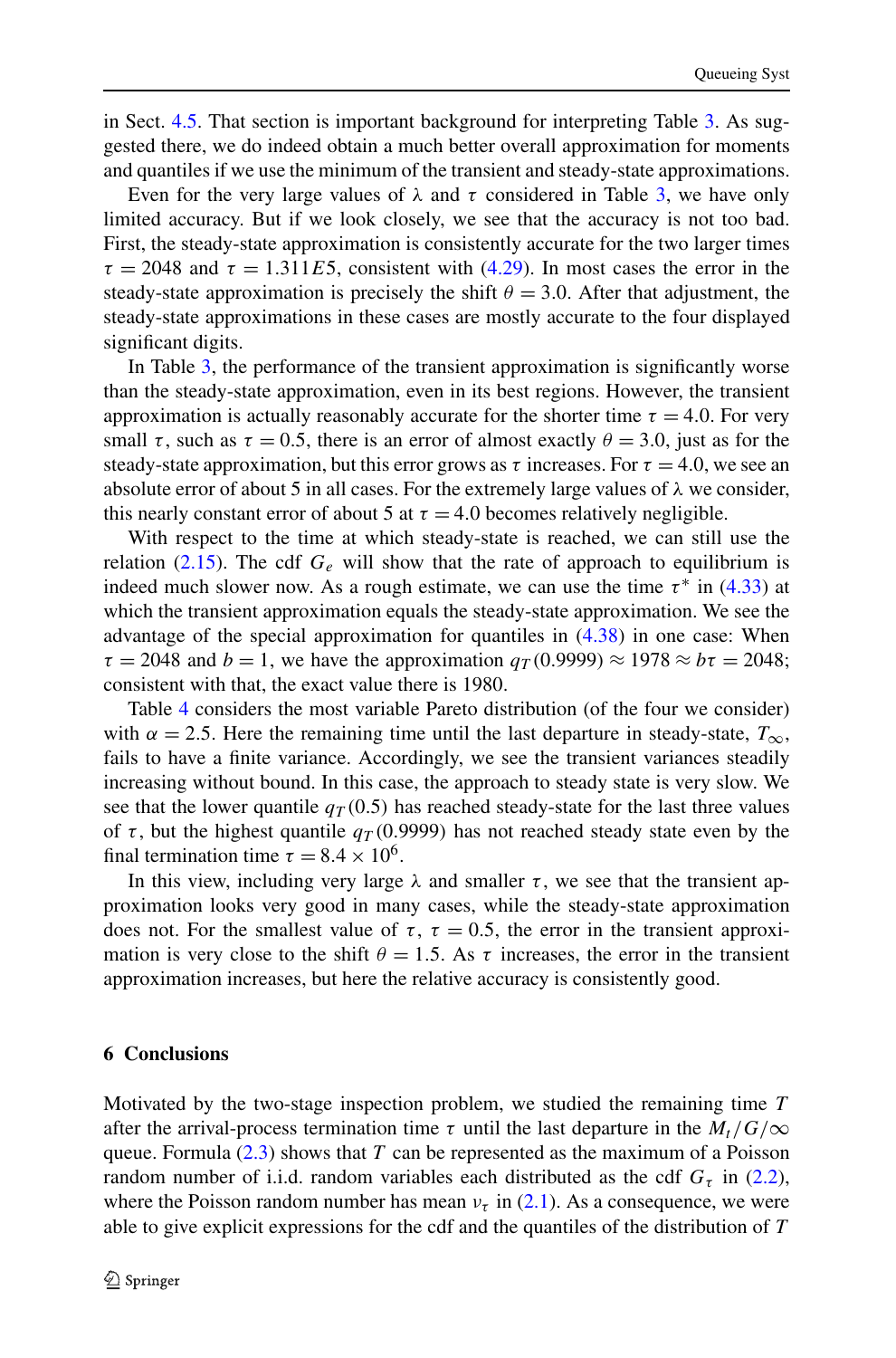in Theorem [2.2.](#page-4-0) That result implies the important Corollaries [2.1,](#page-5-0) [2.2](#page-6-0) and [2.3.](#page-6-0) They give convenient explicit expressions for the distribution of *T* for exponential and hyperexponential service-time cdf's and establish that the steady-state cases serve as limiting upper bounds for the corresponding transient cases in the stochastic-order sense.

Most of the paper went beyond the exact relations in Sect. [2](#page-3-0) to study approximations. We applied asymptotic methods to develop approximations for the distribution and characteristics of *T* for service-time cdf's *G* that (i) have an exponential tail and (ii) have a power tail. In Sects. [3](#page-6-0) and [4](#page-11-0) we considered the transient and steady-state cases. In all four cases, we established heavy-traffic limits (allowing  $\lambda$  to increase) under which these approximations are asymptotically correct.

Consistent with previous experience, e.g.,  $[1]$  $[1]$  and  $[3]$  $[3]$ , we found that the powertail cases presented many difficulties, including lower-quality approximations. We observed that the two iterated limits for  $P(T > x)$  involving  $\lim_{x\to\infty} \lim_{\tau\to\infty}$  and  $\lim_{\tau\to\infty}$  lim<sub> $x\to\infty$ </sub> agree for the case of a pure-exponential tail, but do not agree for the case of a power tail. That explains why the exponents in the heavy-traffic limits in Theorems [3.4](#page-11-0) and [4.4](#page-14-0) do not agree. To obtain insight and new approximations, in Sect. [4.5](#page-14-0) we introduced a new double limit in which  $\lim_{x\to\infty}$  and  $\lim_{x\to\infty}$  with  $x =$ *bτ* for some constant *b*, and applied it to Pareto service-time cdf's. For the power-tail case, we suggested using the minimum of transient and steady-state approximations for moments and quantiles.

We evaluated the approximations by performing extensive numerical comparisons, most of which appear in [[8\]](#page-27-0). Highlights were presented in four tables here. The numerical results show that the approximations are remarkably effective for the exponential-tail case, provided that certain conditions are satisfied, as detailed in Sect. [5.](#page-18-0) In particular, we must be sure that the mean  $v<sub>\tau</sub>$  is not too small. The steady-state approximation coincides with the transient approximation when  $\tau$  is large enough, but can greatly overestimate if it is not. The required value for  $\tau$  is of order  $E[S_e]$ , as shown by ([2.15](#page-6-0)). The two-moment approximations from [\[3](#page-27-0)] were introduced in Sect. [4.2](#page-12-0) and shown to be useful for the exponential-tail case here too. Simple rough two-moment approximations for the case  $c^2 \ge 1$  are given in [\(4.10\)](#page-13-0). Formulas [\(4.8\)](#page-12-0) and ([4.9](#page-13-0)) can be used to obtain corresponding formulas for  $c^2 \leq 1$ .

The power-tail case is much more problematic. Tables [3](#page-23-0) and [4](#page-24-0) show that the approximations can yield good results here too, but care is required. The parameters *λ* and *τ* were much larger in these Pareto tables. Unlike the exponential-tail case, the transient approximation for quantiles of *T* gets arbitrarily bad if we increase *τ* enough. We suggested the *minimum* of the transient and steady-state approximations for moments and quantiles as overall approximations. So far, we conclude that the approximations in the power-tail case are less reliable, so that checking with exact calculations is more important. Nevertheless, we showed that it is possible to generate useful approximations in the power-tail case.

**Acknowledgements** This research was done at Columbia University, where David Goldberg was an undergraduate and Ward Whitt was supported by NSF grant DMI-0457095.

**Open Access** This article is distributed under the terms of the Creative Commons Attribution Noncommercial License which permits any noncommercial use, distribution, and reproduction in any medium, provided the original author(s) and source are credited.